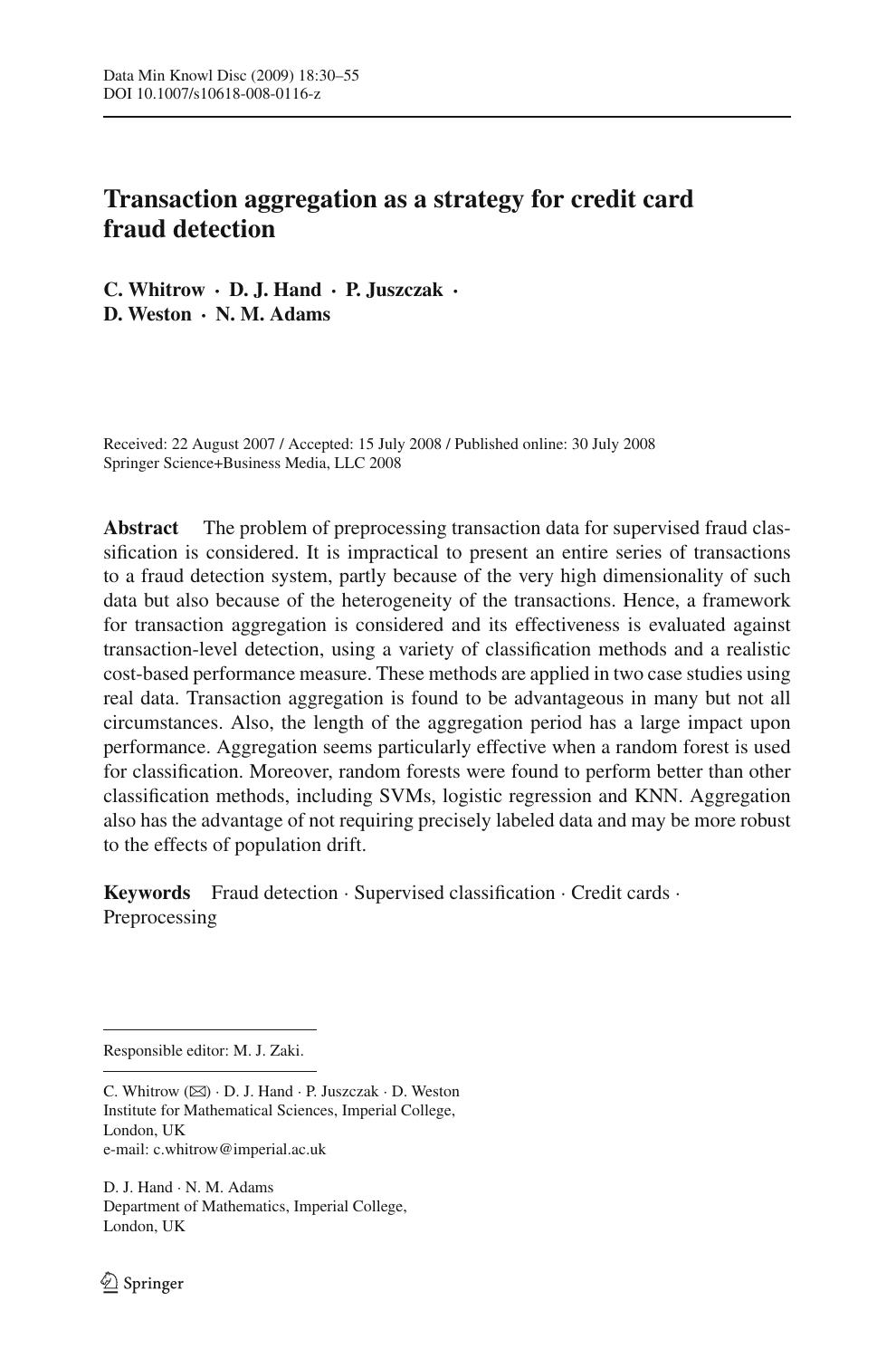In this work, we consider the problem of identifying whether a credit or debit card account has been compromised by fraud. That is, we are interested in whether the account has been subject to fraudulent activity. There are two main levels on which we may approach this question: transaction level and account level. Banks usually implement some form of transaction classification system, often a set of rules, which raise alerts on individual transactions which are considered suspicious. A transaction might arouse suspicion if, for example, it is for a large amount of money and with a particular type of merchant (e.g. online bookmaker) at a certain time of day. This type of fraud detection strategy considers only transactions in isolation from each other. Neither the previous history of the associated account, nor other transactions are taken into consideration. It may be, for example, that a particular combination of transactions (maybe online gambling in combination with theater ticket bookings) is a better indicator of fraud than either transaction in isolation. Also, the occurrence of two transactions in geographically distant locations at nearly the same time (called a 'collision' or 'high velocity' event) is an often-used indicator of fraud. Moreover, it may also be that the frequency or volume of transactions is more important for fraud detection than the characteristics of any individual transaction.

In addition, some banks implement 'behavioral models' which aim to characterize the legitimate transaction behavior of each individual account over a period of time. For example, customer X only uses her credit card for retail purchases at supermarkets and high street shops, whilst customer Y tends to use his card for online purchases, especially at bookmakers. If, at some future time, online transactions start to appear on customer X's account, this change in behavior may be considered suspicious, as it is not characteristic of that customer's previous behavior. Behavioral models only consider the previous history of each account but do not attempt to identify global patterns of fraudulent behavior; they only try to detect changes in behavior. These models are uns[upervised](#page-24-0) [classifiers,](#page-24-0) [examples](#page-24-0) [of](#page-24-0) [which](#page-24-0) [have](#page-24-0) [been](#page-24-0) [discussed](#page-24-0) [by](#page-24-0) Fawcett and Provost [\(1997\)](#page-24-0) and [Bolton and Hand](#page-24-1) [\(2001](#page-24-1)). The problem with this approach is that a change in behavior may not be due to fraud.

Given that neither behavioral models nor transaction-level classification are foolproof strategies for detecting fraud, it is important to find other strategies which may be able to ameliorate their weaknesses. All these strategies will ultimately be used in parallel, together with any existing rule-based detection system (e.g. for collision detection). An obvious extension to transaction-level classification is to aggregate information over a succession of transactions, or a period of time. This is indeed the approach often taken by designers of commercial fraud detection systems, which is one reason why we are examining it in this paper. For example, we may simply count the number of transactions at a particular type of merchant, or take the sum of the value of all online transactions over the past week or day. Whilst we may expect such transaction aggregation to result in better fraud detection than transaction-level classification, it is not clear how much advantage can be obtained by this strategy. Also, in the transition from transaction classification to account level aggregates, a lot of information is being discarded, especially concerning the order of transactions. In addition, we no longer have a transaction-level fraud/non-fraud signal. Instead, we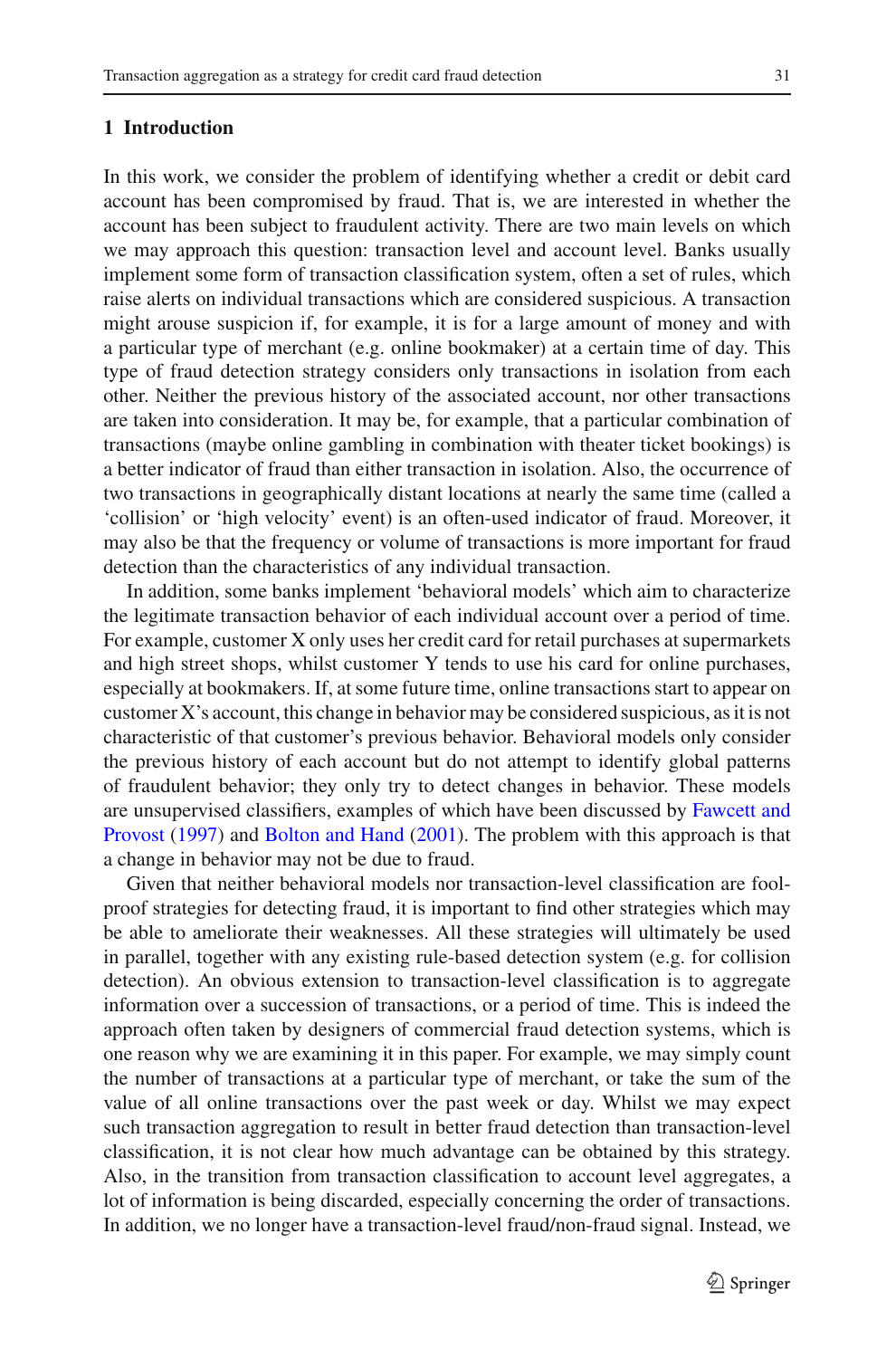have a label which tells us only that there is some fraud among a set of transactions, some of which are also likely to be genuine. To put it another way, we have a signal identifying the account 'status' as fraudulent or not within an extended time window covered by the aggregation period. The contribution of a single fraud transaction is diluted when aggregation is used. However, if the aggregated data records are updated continuously (with every transaction) then it is still possible to identify fraud as soon as it occurs.

Thus, transaction aggregation is also not without problems, which become greater as the aggregation period lengthens. Our aim in this study is first to assess whether transaction aggregation may result in better fraud detection than transaction-level classification. We would also like to quantify this advantage, if any, and see how it varies with the length of the aggregation period. In doing so, we are following a twoclass classification approach, using real historical labeled data from two collaborating banks. Understandably, there is relatively little previously published material on credit card fraud detection methods, although there are commercial products, which use a variety of the strategies outlined above (e.g. [Fair 2007\)](#page-24-2). As far as the authors are aware, there is no published work addressing the question of how useful transaction aggregation is compared to using individual transactions in a two-class classification framework.

For a recent survey of the general area of fraud detection, see [Kou et al.](#page-25-0) [\(2004](#page-25-0)). Also see [Bolton and Hand](#page-24-3) [\(2002](#page-24-3)) and [Provost](#page-25-1) [\(2002\)](#page-25-1) for a discussion of the problems parti[cular](#page-24-4) [to](#page-24-4) [fraud](#page-24-4) [detection](#page-24-4) [which](#page-24-4) [statistical](#page-24-4) [techniques](#page-24-4) [should](#page-24-4) [seek](#page-24-4) [to](#page-24-4) [address.](#page-24-4) Chan et al. [\(1999\)](#page-24-4) develop a boosting algorithm which uses a cost-weighted performance measure specifically designed to optimize classifiers for fraud detection. Although we do not make use of this algorithm here, we do use a cost-weighted measure for performance assessment [\(Hand et al. 2008](#page-25-2)). This is necessary, in the light of criticism of the conventional measures, such as those based on the ROC curve, when these are applied in a fraud detection context (see e.g. [Hand 2005](#page-25-3)).

Previous published approaches to credit card transaction fraud, based on supervised classification, concentrate on classifying individual transactions rather than account level detection. [Ghosh and Reilly](#page-25-4) [\(1994\)](#page-25-4) use covariates from a medium-term (8–10 weeks of aggregated data) account level profile within a transaction-level RBFtype neural network classifier. [Dorronsoro et al.\(1997](#page-24-5)) use some short-term transaction history, although it is not very clear what this consists of and most of the inputs to their classifiers are from the transaction records. For other examples of neural network based transaction-level classifiers, see [Aleskerov et al.](#page-24-6) [\(1997\)](#page-24-6) and [Brause et al.](#page-24-7) [\(1999](#page-24-7)). More recently, [Maes et al.](#page-25-5) [\(2002](#page-25-5)) have compared neural classifiers with Bayesian networks for transaction classification. For an approach to credit card application fraud using case-based reasoning, see [Wheeler and Aitken](#page-25-6) [\(2000](#page-25-6)).

In this paper we address the general problem of how best to present the data to a fraud classifier by developing a framework for aggregating transaction records. We investigate how this affects detection performance. Our emphasis is upon accountlevel detection rather than the classification of individual transactions. Also, in order to keep a general perspective, we use a broad variety of classifiers. The following section explains our strategy in more detail, including classification methods and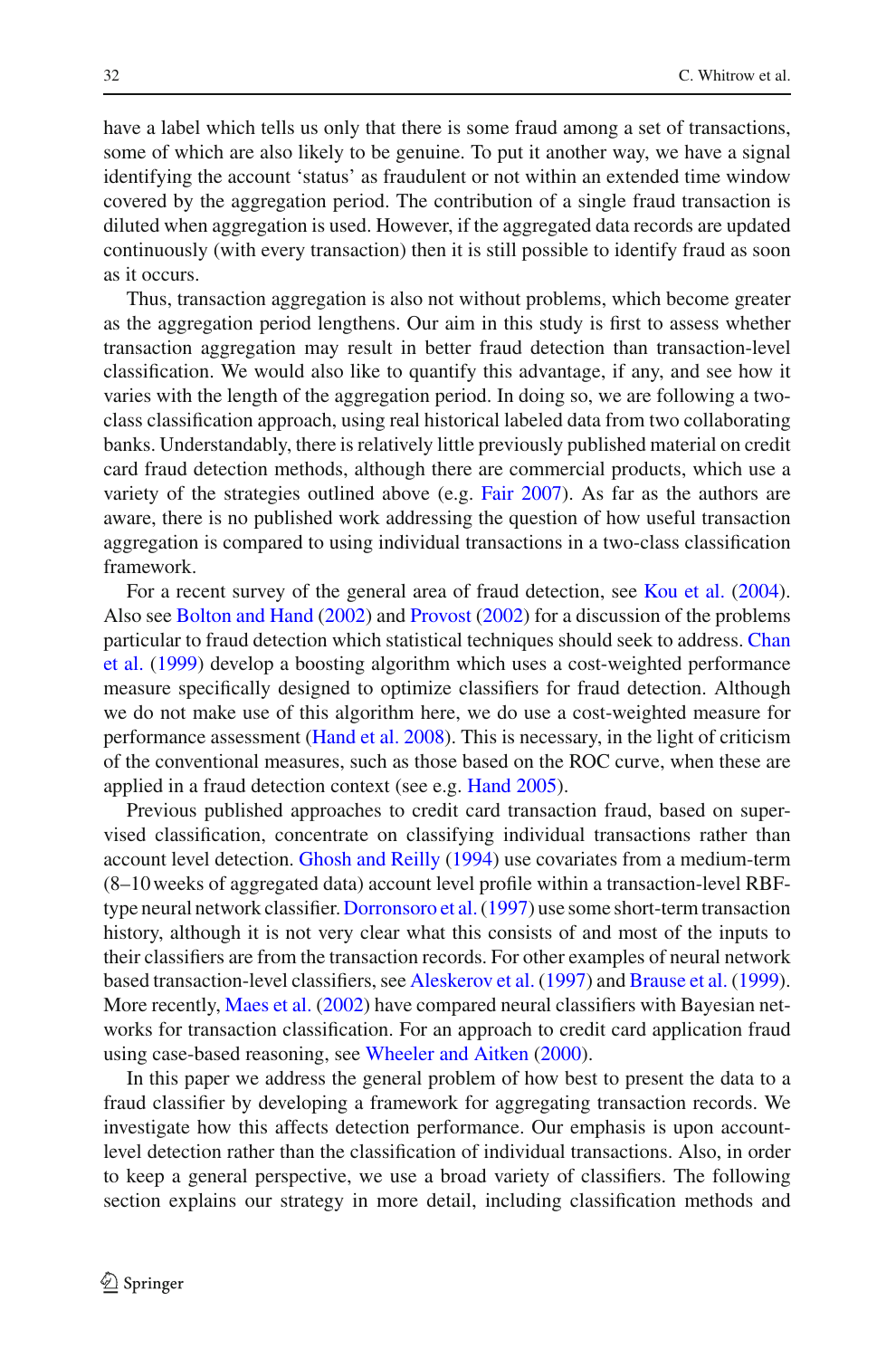performance measurement. After that, we discuss the data itself, before going on to present our results and conclusions.

### <span id="page-3-0"></span>**2 Methodology**

#### 2.1 Formal description of data attributes

The data for each transaction is a vector of characteristics, **x**. This encodes various aspects of the transaction: typically the amount (i.e. value), type (e.g. payment, refund, balance enquiry), merchant type (where applicable, e.g. supermarket), channel (e.g. ATM or POS terminal) and verification mode (e.g. chip and PIN, magnetic stripe etc.), among others. Fraud may be identified at the transaction level, or in some cases one may know that there is fraud on an account but not know for sure which transactions were fraudulent.

The status of an account may be regarded as a latent time-dependent binary variable,  $S_t$ . This indicates whether the account has suffered a fraudulent transaction at or prior to time *t*. The subscript *t* may be regarded either as an actual time or as the index of a transaction, since these are ordered in time. The task of a fraud detection system is to identify the latent state  $S_t$  for any *t*. By convention, we choose  $S_t = 1$  to represent a fraud state (i.e. the account has been compromised), whilst  $S_t = 0$  represents a normal non-fraud account state. For most accounts  $S_t = 0$   $\forall t$ . However, for some accounts, the state changes from  $S_t = 0$  (for  $t < t_f$ ) to  $S_t = 1$  (for  $t \geq t_f$ ). This is an irreversible step change which needs to be identified, as soon after  $t_f$  as possible.

#### 2.2 Why aggregate?

One of the chief dilemmas facing any fraud detection algorithm or system is determining at what point an alarm should be raised. Information about the status of each account is continually being updated as new transactions occur. This new information should allow better discrimination between fraudulent and non-fraudulent behavior. Three suspicious transactions in a row is surely more likely to be indicative of fraud than just one transaction in isolation. Thus, as information from transactions accumulates, the system should become more confident in its diagnosis of the underlying (latent) state,  $S_t$ , of the account.

However, the marginal value of new information may diminish as time passes. Aggregating 101 transactions is not likely to be much more useful than aggregating 100. In fact, the consequent loss of temporal resolution may obscure any fraudulent signal in the data. Worse still, as time passes, an account in a fraud state (i.e. one which has been compromised and is subject to fraudulent activity) is potentially incurring costs in the form of fraudulent transactions. Clearly, it is better to raise an alarm as early as possible in order to limit these losses. On the other hand, if one raises an early alarm, using relatively little information, confidence is likely to be low and there will be a high false alarm rate, which also leads to higher costs and may also result in many frauds going undetected. The question may therefore be phrased as: how much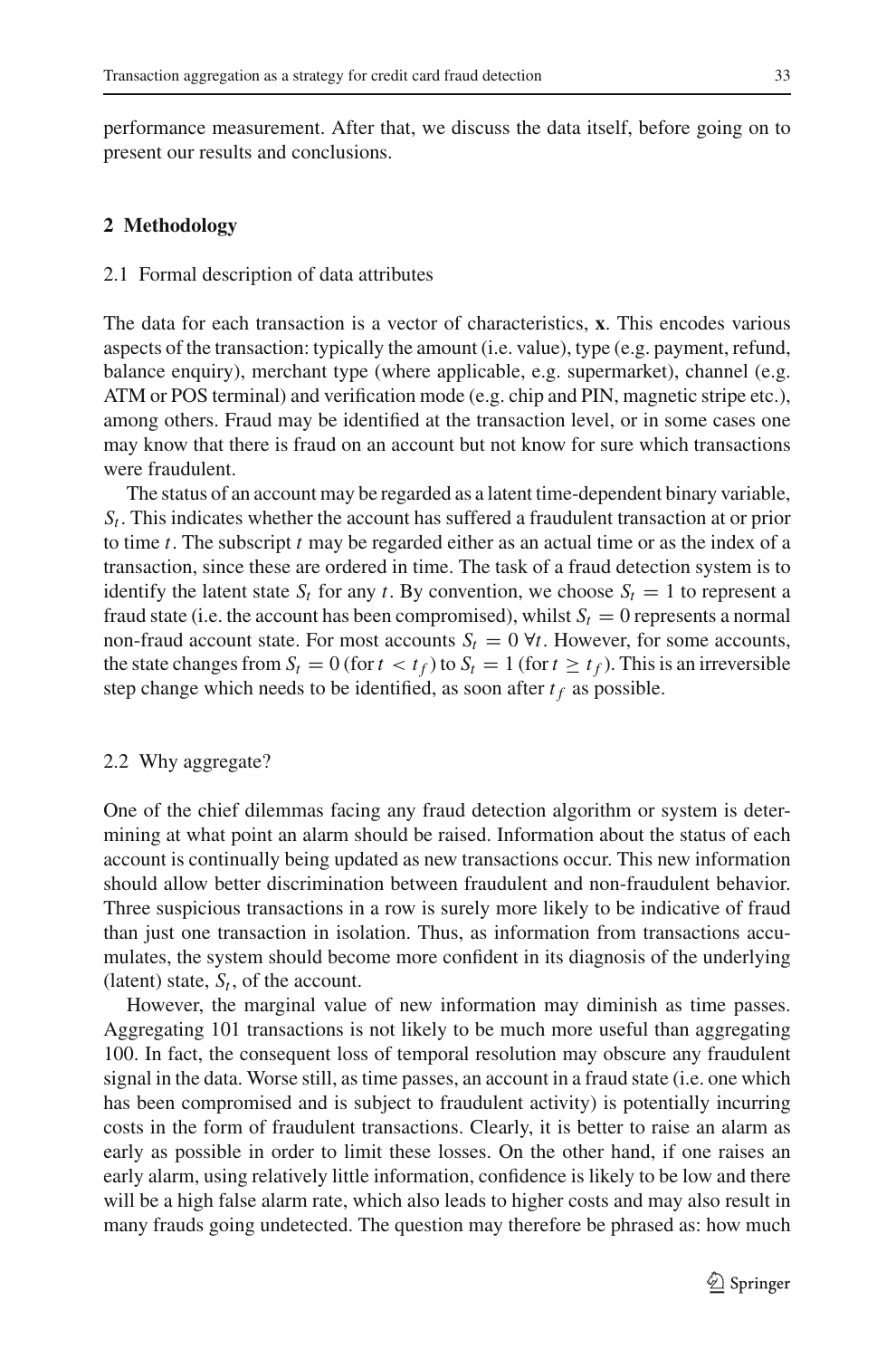information is needed before a decision about the status of an account can be made with confidence?

It is hoped that using transaction information accumulated over time will result in better fraud discrimination than one can obtain at the level of isolated transactions. Certain combinations of transactions may together be suspicious, even though those same transactions in isolation are not. For example, one may find that a mobile phone top-up followed by a series of online electronics purchases is peculiarly characteristic of fraudulent behavior, whilst those individual transactions alone are not. Such a combination of transactions might be called a 'fraud signature'. That is, there may be useful information in interactions between transactions and such information must be gathered over some interval of time. On the other hand, if this interval is too long then the information will be too diluted and it may even be too late to do anything. Hence, we expect there will be some optimal length for the aggregation period.

#### 2.3 How to aggregate

The foregoing considerations lead us to perform a transformation from the transaction level to the account level so that each observation consists of an account level summary of transaction data,  $\mathbf{y} = \Phi(\mathbf{x}_1, \dots, \mathbf{x}_n)$ , where  $\mathbf{x}_1, \dots, \mathbf{x}_n$  represent a time-ordered series of recent transactions. We refer to **y** as an 'activity record' (in contrast to a transaction record). The number, *n*, of transactions could be fixed or we could include all transactions in the past up to a fixed time limit, so *n* may vary between accounts. The function  $\Phi$  is the pre-processing transform, which may take many forms. We have chosen  $\Phi$  such that **y** is a set of summary statistics on the transactions,  $\mathbf{x}_1, \ldots, \mathbf{x}_n$  so that their order does not matter. That is,  $\Phi$  is invariant to permutations of its arguments in this case (although it need not be so, e.g. if one considers a function such as temporal correlation in order to identify a trend). Of course, this means that we will be unable to identify a pattern of fraudulent transactions in which such ordering is important. This is unfortunate but we must somehow reduce the dimensionality of the data, which inevitably means losing some information. In proceeding this way, we hope that ordering information is not vital for fraud detection or else we will rely on some other technique to discover patterns where ordering is important. We will see that the classifiers built using aggregated data are capable of good performance and this helps to justify our approach, although it is likely that supplementary methods will be needed to improve performance further.

Several salient aspects of the transaction record, **x**, were identified as being relevant to fraud detection by exploratory data analysis. For example, one statistic was the number of POS transactions (i.e. at point-of-sale terminals). Another statistic was the total value of these transactions. Similarly, other statistics were defined as counts or total value of various other types of transaction. To give another example, transactions verified by magnetic stripe are more likely to be fraudulent than chip and PIN transactions. Hence, two other statistics were defined as the total count and total value of transactions verified by magnetic stripe.

Transactions were also segmented by merchant code into groups of merchants with differing fraud risk rates. The merchant field has about 500 or so possible values.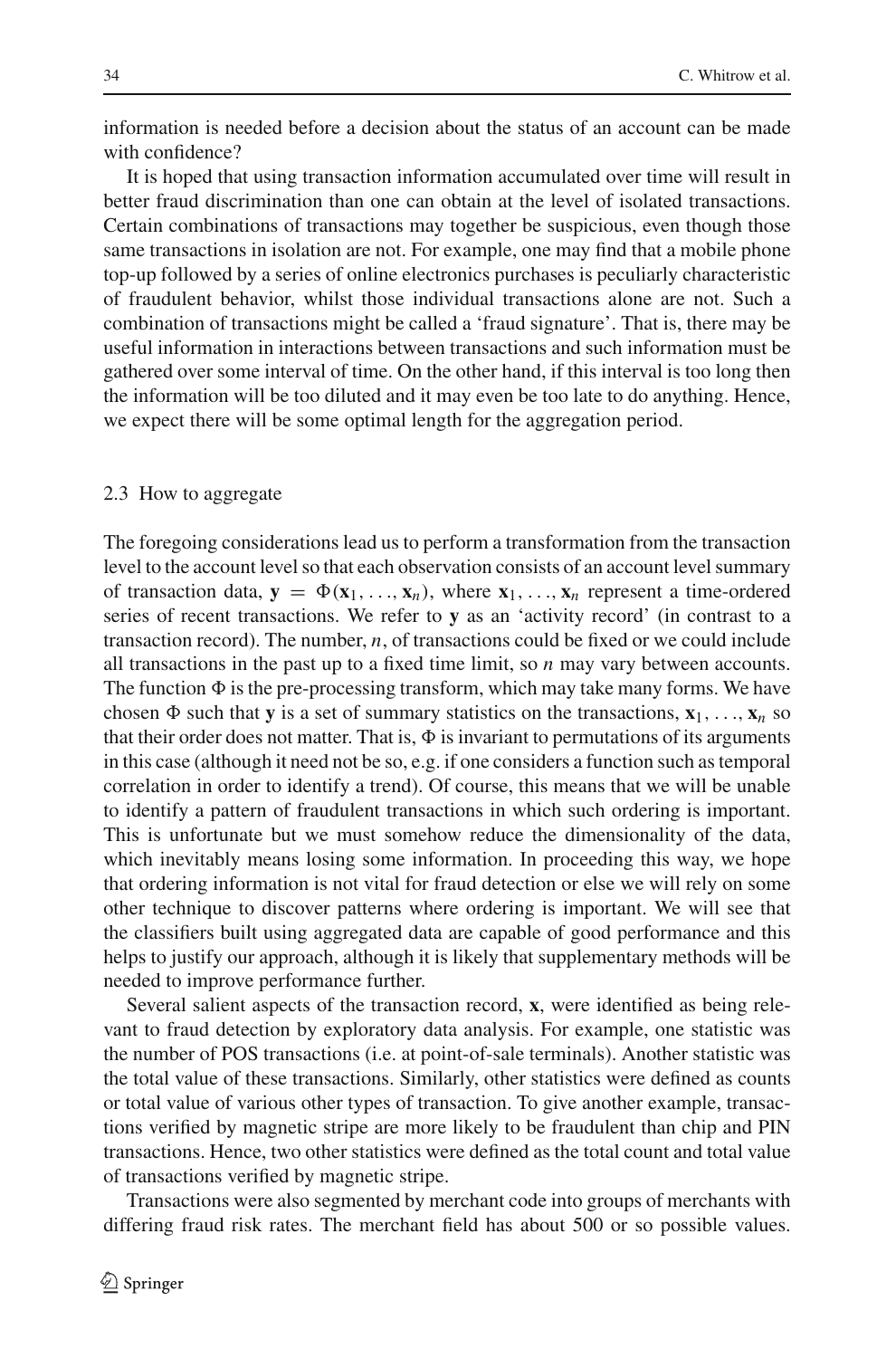<span id="page-5-0"></span>

| <b>Table 1</b> Example transaction<br>records | Amt                                       | Time                                      | Service id                                           | Entry_mode               | Merchant             |
|-----------------------------------------------|-------------------------------------------|-------------------------------------------|------------------------------------------------------|--------------------------|----------------------|
|                                               | 50.00<br>12.99<br>33.71<br>5.20<br>100.00 | 11:25<br>13:00<br>13:30<br>13:45<br>18:15 | ATM<br><b>POS</b><br><b>POS</b><br><b>POS</b><br>ATM | <b>CNP</b><br>PIN<br>Mag | 1550<br>4500<br>1105 |

**Table 2** Example aggregated record

<span id="page-5-1"></span>

|     | Pos | ATM CNP PIN Mag Mgrp1 Mgrp3 TODx TODy                                                   |  |  |  |  |
|-----|-----|-----------------------------------------------------------------------------------------|--|--|--|--|
| Num |     | Amt 51.90 150.00 12.99 33.71 5.20 18.19 33.71 -91.23 -110.74<br>3 2 1 1 2 1 -3.71 -1.93 |  |  |  |  |

These were first grouped into 24 similar 'super-categories' (this leads to the creation of 48 variables) based upon a separate analysis using Laplace-smoothed estimates of the fraud rates within the categories. We attempted to create groups with fairly homogeneous fraud rate and a reasonably large number of total observations whilst maintaining the ordering of the codes. In this way, it was possible to derive count and total value statistics for merchant groups, as well as other groups of transactions. An explicit example may help to clarify the process. Consider a set of transactions as specified in Table [1.](#page-5-0)

These simplified transactions may be aggregated to create a single record shown in Table [2.](#page-5-1)

As can be seen, there are 2 ATM transactions, along with 3 at point-of-sale terminals. This fact is summarized in the second line of the aggregated record, where the number of different types of transactions is given. 'Entry\_mode' and 'Merchant' information is relevant only for the POS transactions. Here, 'CNP' means 'card not present' (as is usual for telephone or internet transactions). The 3 different entry modes are aggregated separately and there is only 1 transaction of each type. The first line of the aggregated record gives the total amount of each type of transaction. For example, the two ATM withdrawals amounted to £150 in total, where as the POS transactions add up to £51.90 all together. Although there are 3 merchant codes, these have been put into 2 different groups (according to a separate analysis), with the codes 1105 and 1550 assigned to merchant group 1 and code 4500 assigned to group 2 (along with other codes which we do not mention here). The total amount of the two transactions in group 1 is £18.19. Finally, there are two 'time-of-day' aggregation variables which are explained in detail below.

Formally, **x** is first mapped to a vector of binary flags,  $z = Z(x)$ , so that **z** indicates whether **x** is a member of a particular class of transactions (e.g. POS transactions, transactions at a merchant belonging to some particular group, transactions verified by magnetic stripe, etc.). Then, for each class of transactions, the summary statistics are the count and total value. Thus, for a particular account,  $\mathbf{y} = \left(\sum_{i=1}^{n} \mathbf{z}_i, \sum_{i=1}^{n} a_i \mathbf{z}_i\right)$ , where  $a_i$  is the amount (monetary value) of the *i*th transaction. There were also a couple of features that did not quite fit this general scheme, although they were defined very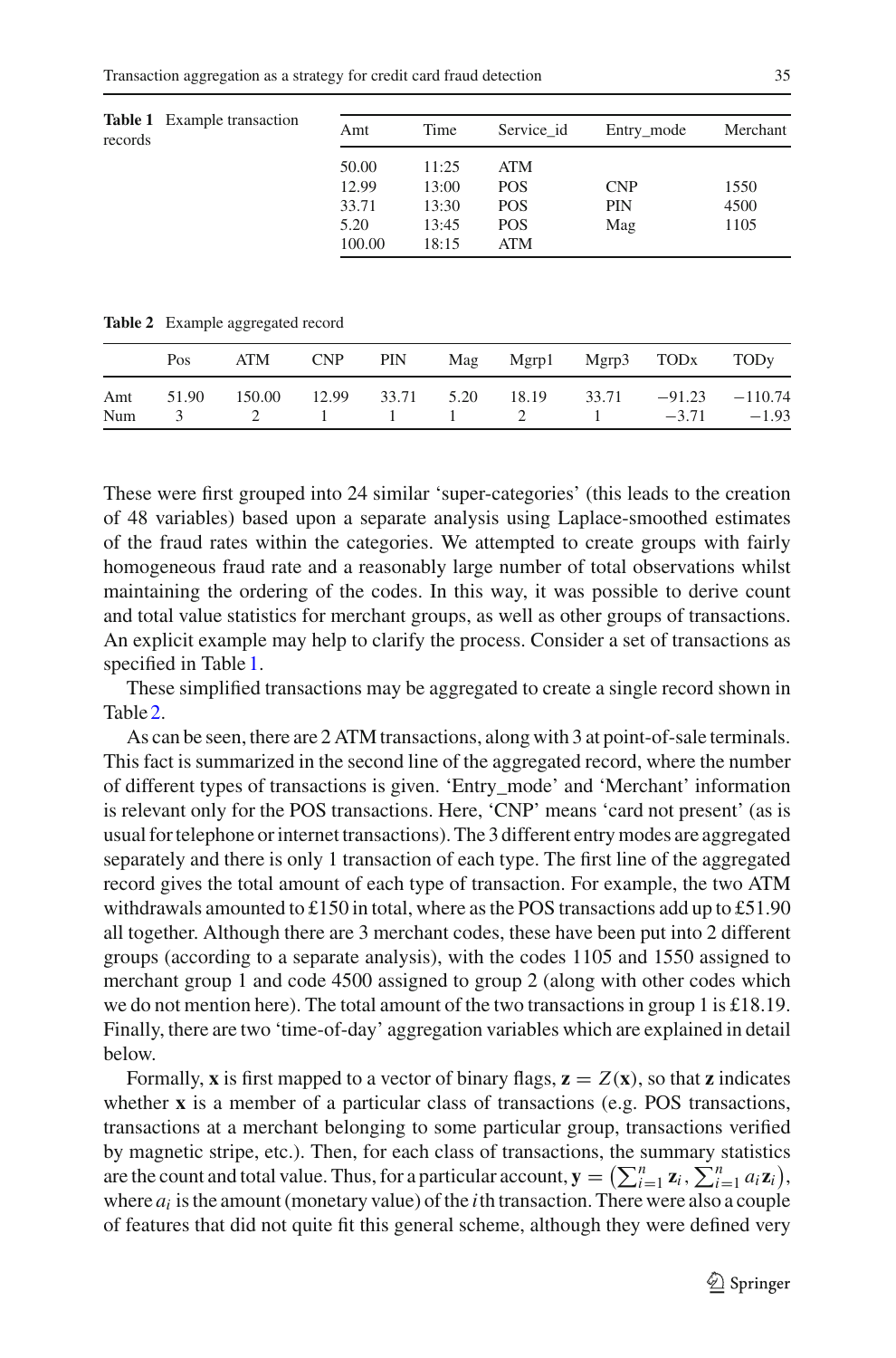similarly. For example, the time of day of each transaction was considered important, as it was noticed that late night and early morning transactions tended to be associated more with fraud. The time of each transaction was coded as a pair of variables,  $\zeta_1$  =  $\cos(2\pi t/T)$  and  $\zeta_2 = \sin(2\pi t/T)$  where *t* is the time of day and *T* is the length of the day. Hence midday becomes the vector  $(-1, 0)$  and midnight is  $(1, 0)$ . The vector  $(0, 1)$  represents 6 am and  $(0, -1)$  is 6 pm. This coding avoids the arbitrary discontinuity which otherwise occurs at midnight and is more efficient than using 'bins' for different times of day. The summary statistics are then still defined as above, treating  $\zeta_1$  and  $\zeta_2$ just like elements of the indicator vector **z**, which is now allowed to take real values. The aggregated time-of-day variables are then defined as  $\mathbf{t} = (\sum_{i=1}^{n} \zeta_i, \sum_{i=1}^{n} a_i \zeta_i)$ , in much the same way as the other aggregated variables. The kind of pre-processing described here is commonly used in commercial fraud detection systems and is known to work well in many commercial applications, from the authors' own experience.

In general, we do not have to restrict attention to the counts and amounts,  $a_i$ , but could calculate sample moments or other statistics for any attribute we might consider interesting, such as the variance of geographical locations or maximum difference between successive amounts. The possibilities for features which may be included in **y** are endless. We have merely chosen a simple scheme for this study, based largely on measures of transaction volume. Other aggregation schemes are equally valid and can be incorporated within the same framework.

Note also that we do not require accurate labels (fraud/non-fraud) for all transactions. Indeed, it is often the case that banks cannot identify with certainty which transactions are fraudulent and can say with confidence only that there was some fraud on a certain date or dates. In such cases, transaction aggregation is particularly useful, since it is only necessary to specify a time  $(t_f)$  at which the status of an account changes from non-fraud to fraud. An 'activity record',  $y = \Phi(x_1, \ldots, x_n)$ , is allocated to the fraud class if *any* of the transactions  $\{x_1, \ldots, x_n\}$  in its argument has a time later than  $t_f$ . An 'activity record' may therefore be defined to have a 'generation time' equal to the time of the last transaction in its argument. This formulation and definition of fraud status is also robust to misclassifications of individual transactions. Furthermore, in practice it is expected that there may be legitimate transactions mixed with fraud transactions on an account (in a fraud state). Any successful detection system will have to identify fraud states in spite of the possible presence of legitimate transactions. Indeed, legitimate transactions may sometimes be useful in identifying fraud states. For example, the near simultaneous use of a card in very different locations probably implies fraud, even though one does not know which of the transactions is actually fraudulent. Considerations such as these provide strong justification for the aggregation strategy.

#### 2.4 Variation of time window

One of our aims is to determine how fraud detection performance changes as the length of the aggregation period varies. We vary the amount of information in the activity record, **y**, by choosing time windows of different widths over which to accumulate transaction data.We may do this by considering different fixed numbers of transactions,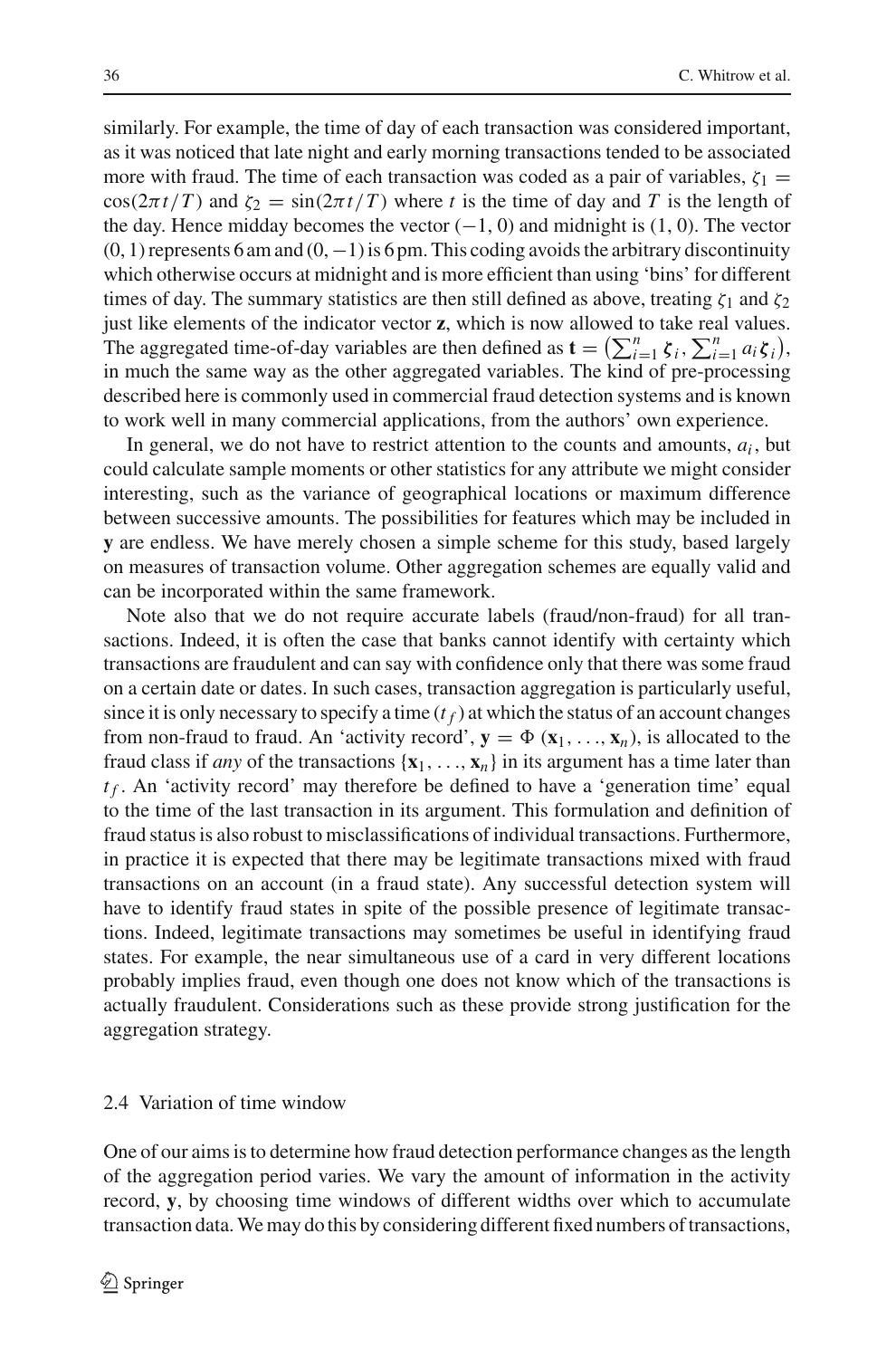*n* in the argument to the transformation,  $\Phi$  ( $\mathbf{x}_1, \ldots, \mathbf{x}_n$ ) above. Alternatively we may vary the width of a fixed time window (e.g. in terms of days). In the present work, the latter approach is adopted, but we will also consider single-transaction classification as a limiting case in which the time window is effectively zero (or  $n = 1$ ). Many existing fraud detection systems only classify individual transactions, rather than accumulating account information. It will be interesting to quantify how much improvement in detection performance, if any, can be gained by considering more than one transaction in the context of 2-class classification.

In this study, we examine fixed time window periods of 1, 3 and 7 days respectively. For simplicity, these periods include the day of the current transaction and always start at midnight on the previous day, or 3 or 7 days ago. Note that if no transactions occur within a particular time window, then no activity record is generated, so a record is produced only when a transaction is observed. This can always be done, even if there is only one transaction in the window. We might have used a fixed number of transactions instead, but we feel that time periods are easier to understand from a practitioner's perspective. A fixed number of transactions might also entail a very long time period for certain accounts, which might be impractical. It is also important to note that ideally the aggregation period is a rolling window, so an activity record is updated with *every* transaction. This means that there would be a one-to-one correspondence between activity records and transactions, which allows the possibility of immediate fraud detection rather than having to wait for a fixed period of time to elapse before a new record is created. However, in practice we may have to be content with aggregating at particular times, such as once per day. The activity records in our study were generated at midnight each day (thus aggregating the previous *n* days of transactions). As noted above, we also compare the classifiers built using these time windows with classifiers built solely on transaction data (i.e. a window of length equal to 1 transaction).

One interesting possibility which we did not examine was to combine different aggregation periods within a single classifier. This would be one way of achieving a greater degree of 'scale invariance' among our input variables, as we could then see whether quantities such as 'average spend over last 3 days/average spend over last month (or year)' might be significant predictors. The use of such variables has a lot in common with the 'anomaly detection' (or behavioral model) approach. In practice, this strategy is likely to be advantageous, especially for longer aggregation periods, but we wanted to keep things simple and so examined different aggregation periods in isolation.

## 2.5 Classification methods

Although comparison of methods is not the primary aim of this study, we propose to use and compare several approaches to classification. By using a whole range of classification methods, we hope to be able to draw more general conclusions concerning fraud detection and transaction aggregation, rather than conclusions specific only to one or two particular methods. It must be remembered, though, that the optimal parameter settings for any method will vary from one data set to another. Where we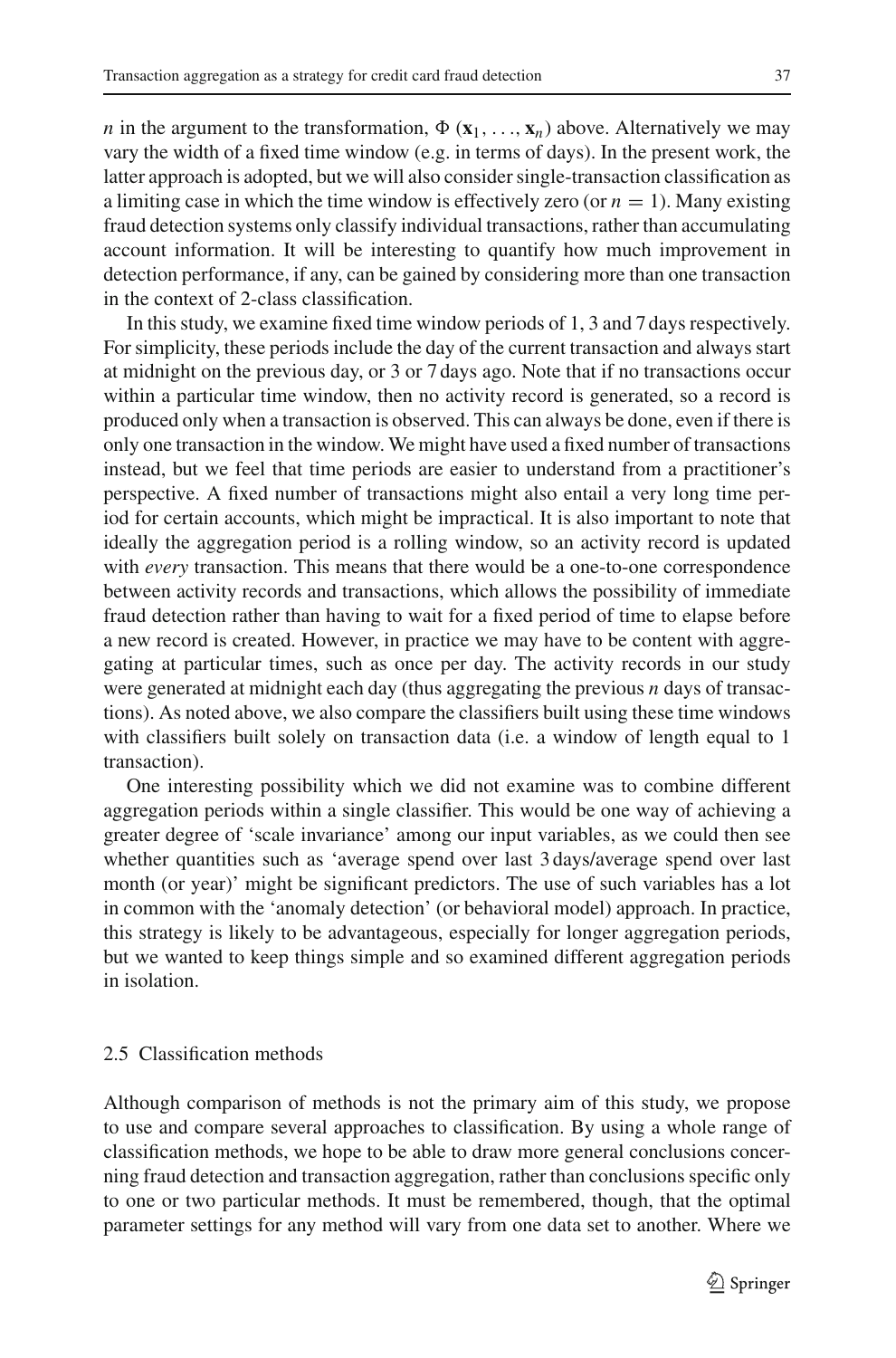give parameter settings below, these were found to be good for our data and if we do not mention all parameters, then standard default values may be assumed. Two of the methods we used are representative of the more sophisticated recent approaches and have the property that they are capable (in their most advanced forms) of classifying any data:

- Support Vector M[achines](#page-24-8) [\(SVMs\)](#page-24-8) [with](#page-24-8) [Gaussian](#page-24-8) [radial](#page-24-8) [basis](#page-24-8) [kernels](#page-24-8) [\(](#page-24-8)Cristianini and Shawe-Taylor [2000\)](#page-24-8). The kernel width was set as the median distance (over all training examples) to the 40th nearest neighbor, as this gave good results on validation data. The regularization parameter, C, was set to 0.5 after experimentation with a wide range of values.
- Random Forests [\(Breiman 2001](#page-24-9)). This is a classifier in which a set of decision trees is generated on bootstrap samples of the data and then combined by majority voting (an example of a 'bagging' classifier). Unless otherwise stated, we used 200 trees in each forest (using more trees takes longer to train but did not improve the results). The 'mtry' parameter was set to 10 (no. of variables to consider at each splitting).

These will be compared with the following more traditional or 'simple' methods, which are also limited in terms of the kinds of decision boundaries that they can implement:

- Logistic Regression (see e.g. [Hosmer and Lemeshow 2000](#page-25-7)), using all inputs.
- Quadratic Discriminant. Based on a two-class regularized multivariate Gaussian Bayes classifier [\(Friedman 1989\)](#page-24-10).
- Naïve Bayes Classifier (see e.g. [Hand and Yu 2001](#page-25-8); [Duda and Hart 1973](#page-24-11)). Each variable was divided into 50 intervals of equal frequency (i.e. the same total number of observations in each) where possible. The class-conditional probability density was then estimated in each interval. Variables with fewer than 50 values had one bin for each value. Note that all variables were effectively numerical (after aggregation).

Note that we used a Naïve Bayes classifier rather than a more general Bayesian Network, as the latter would be much more complicated to train and the former have been known to perform well despite violation of its independence assumption. The more general Bayesian Network should have similar capabilities to the Random Forest and SVM but if Naïve Bayes were found to perform equally well then its ease of use would make it a preferred choice. The same could be said of the other 'simple' classifiers.

In addition, the following methods are included as highly flexible universal classifiers, although they have been in use for many years and may be considered as 'standard' or 'traditional' approaches (for an overview see [Hastie et al. 2001](#page-25-9)):

- Decision Tree (CART) [\(Breiman et al. 1984](#page-24-12)). The level of the tree was optimized using misclassification rate on validation data.
- K-nearest-neighbors (KNN). See, e.g. [Hastie et al.](#page-25-9) [\(2001](#page-25-9)) for details. The fifth root transform was used to remove the otherwise excessive skewness of many of the variables. A Euclidean distance metric was applied after the transform and *K* was optimized using Gini coefficient on training data.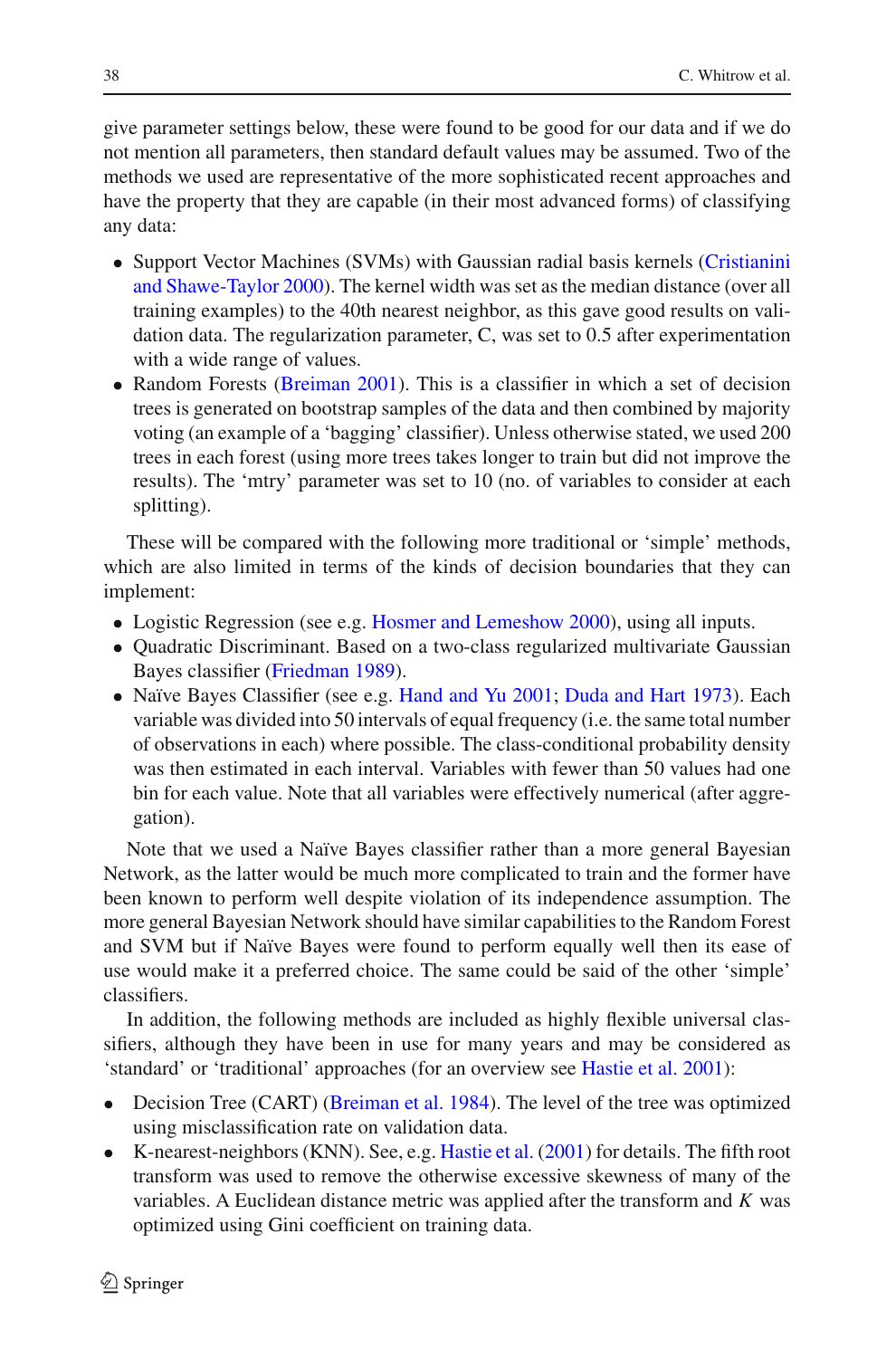These approaches have been selected as they are either fairly common, or variants of commonly used classifiers, as well as representing a diversity of approaches with differing strengths and weaknesses. In addition, the fact that the authors have reasonable expertise in using all of these methods helps to provide a fair assessment between them. Practitioners in the banking sector rarely have special expertise in the use of these classification techniques, so usability is an important consideration. If a method requires a high degree of specialist knowledge and a great deal of time or effort in order to set the parameters, then it is less likely to be successful in practice [\(Hand 2006](#page-25-10)). This should be borne in mind when assessing the relative performance of these classifiers. Care was taken to invest roughly the same amount of human time and effort in the use of each of these classification techniques, with regard to optimizing parameters. Again, although such an assessment is subjective, it should help to make the comparison fairer. For this study, a decision was made to spend about one standard man-day of effort on each model. Generally, it is true to say that the performance of most classifiers can be improved in any given case by applying extra effort in fine tuning parameters or modifying the data. In this study, we made only rudimentary efforts in this regard and tried to ensure that no technique was favored. The reader should therefore be aware that the results reported here do not represent the very best performance achievable by each model with this data, although we believe they are close to optimal. In an ideal world, one would want to know the very best parameter settings for each method but this is not possible in practice. The procedure we followed is realistic and should provide a fair comparison, even though it does not necessarily produce the very best models.

#### 2.6 Performance measurement

Most classifiers can produce a real number, monotonically related to the fraud probability, for each input pattern or record. This is referred to as the 'score', which is then compared with some threshold in order to produce a decision. Where we have reported 'scores' here, they are essentially fraud probabilities (under the assumption of equal priors) and are therefore directly comparable. By convention, a higher score is associated with higher fraud probability. If the decision threshold is set at a particular score, an alert is generated for any record with an equal or higher score. Records with lower scores are classified as non-fraud. Thus, only the ordering of the scores is important for performance measurement. All the measures we use are invariant to any monotonic transformation of score values. One measure of performance is simply the misclassification rate, although this takes no consideration of the varying costs of different types of misclassification. In addition, one should take care to ensure that the performance measure bears a close relation to the real costs incurred by banks faced with fraud. The actual industry average fraud rate on accounts is about 0.1% per annum in the UK [\(APACS 2006](#page-24-13)). This is reflected in the data we have, although we use sub-samples in which the fraud population is much higher, in order to develop classifiers. However, when calculating performance, we rebalance the fraud/non-fraud ratio to reflect the expected fraud prevalence of about 0.1%.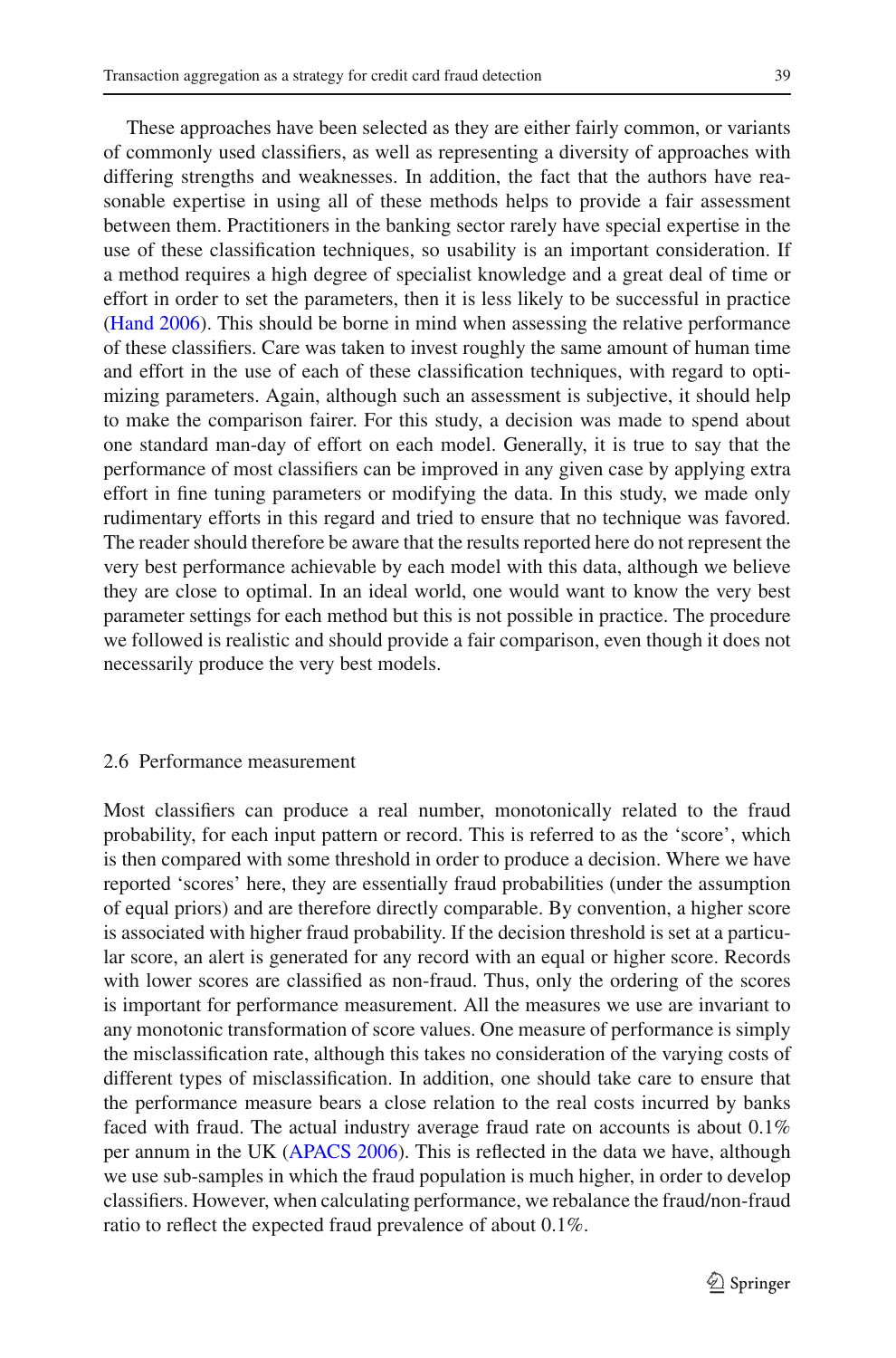Performance measurement for fraud detection is a subtle matter, with many pitfalls and potential controversies. In particular, the Gini coefficient or AUC (area under the ROC curve) is often used as a standard measure of classification performance, although it has been pointed out that this may not be an appropriate measure for fraud applications [\(Adams and Hand 1999](#page-24-14); [Provost and Fawcett 1997\)](#page-25-11). The reason for this is that the Gini or AUC is neutral regarding the relative cost of false negatives and false positives. In effect, these measures may be regarded as integrals over all possible cost ratios [\(Hand 2005\)](#page-25-3). In order to evaluate fraud classifiers, one should really make some appropriate assumptions about the likely cost ratios involved and use these in a costweighted performance measure, such as the loss function described below, proposed in [Hand et al.](#page-25-2) [\(2008\)](#page-25-2). In the results section, we will focus on the loss function but we will also highlight where these differ from the Gini coefficient and why, arguing that the loss measure is more appropriate for fraud detection.

For this study, we assume that a false positive has a cost of 1 unit. This may be thought of as the cost of investigating a case. We will denote this as  $c_{n/f}$  (the cost of a non-fraud classified as fraud). True positives will also incur this cost, denoted  $c_{ff}$ . This is because an alert must be investigated before a fraud can be confirmed and there is always a cost associated with this. Hence  $c_{n/f} = c_{f/f} = 1$ . So, a fraud system produces alerts, which must then be scrutinized by a team of trained investigators. In most cases, an 'investigation' will consist of a brief look at recent transactions on an account, followed by a phone call to confirm that those transactions were made by the account holder. It may also require calls to the merchants involved, or more extensive work, depending on the size of the potential fraud loss. However, given that fraud is rare, there will always be a preponderance of false positives, so it is important to keep investigation costs down, especially when the potential loss is relatively small. Usually, a single phone call should suffice to ascertain the legitimacy of a set of transactions. The cost of the call is a few 10s of pence at most but the investigator's time is more expensive, together with overheads (office maintenance etc.), although fixed costs should be ignored. As a rough estimate, we will assume that a typical investigator can easily handle 50 investigations (essentially phone calls) per day and is paid about £400 per week. These figures were estimated with the help of our collaborating banks but they need not be perfectly accurate. We are only seeking some rough approximation of the true costs, which will vary widely across the industry. This implies a cost of about £2 per case, including the phone call. This may be compared with the typical cost of a known fraudulent transaction from the second data set described in Sect. [3.2.](#page-14-0) The mean amount of the fraud transactions was £140. This gives us a cost ratio of 70 but we will round up this number to 100. Formally, we will say  $c_{f/n} = 100$ , where  $c_{f/n}$  is the cost of a fraud classified as non-fraud. This is equivalent to assuming a slightly more 'aggressive' fraud environment (where the cost of fraud is higher or its prevalence is increased). In any case, the assumed cost ratio is only a very approximate figure based on guesswork. In practice, any bank will have to make its own calculations based on its own costs. So, for this study, we will assume the cost of a false negative (i.e. undetected fraud) to be 100, as this is believed to be a reasonably realistic approximate figure. Finally, the cost of a true negative (non-alerted record), is assumed negligible and taken as zero. Thus  $c_{n/n} = 0$ .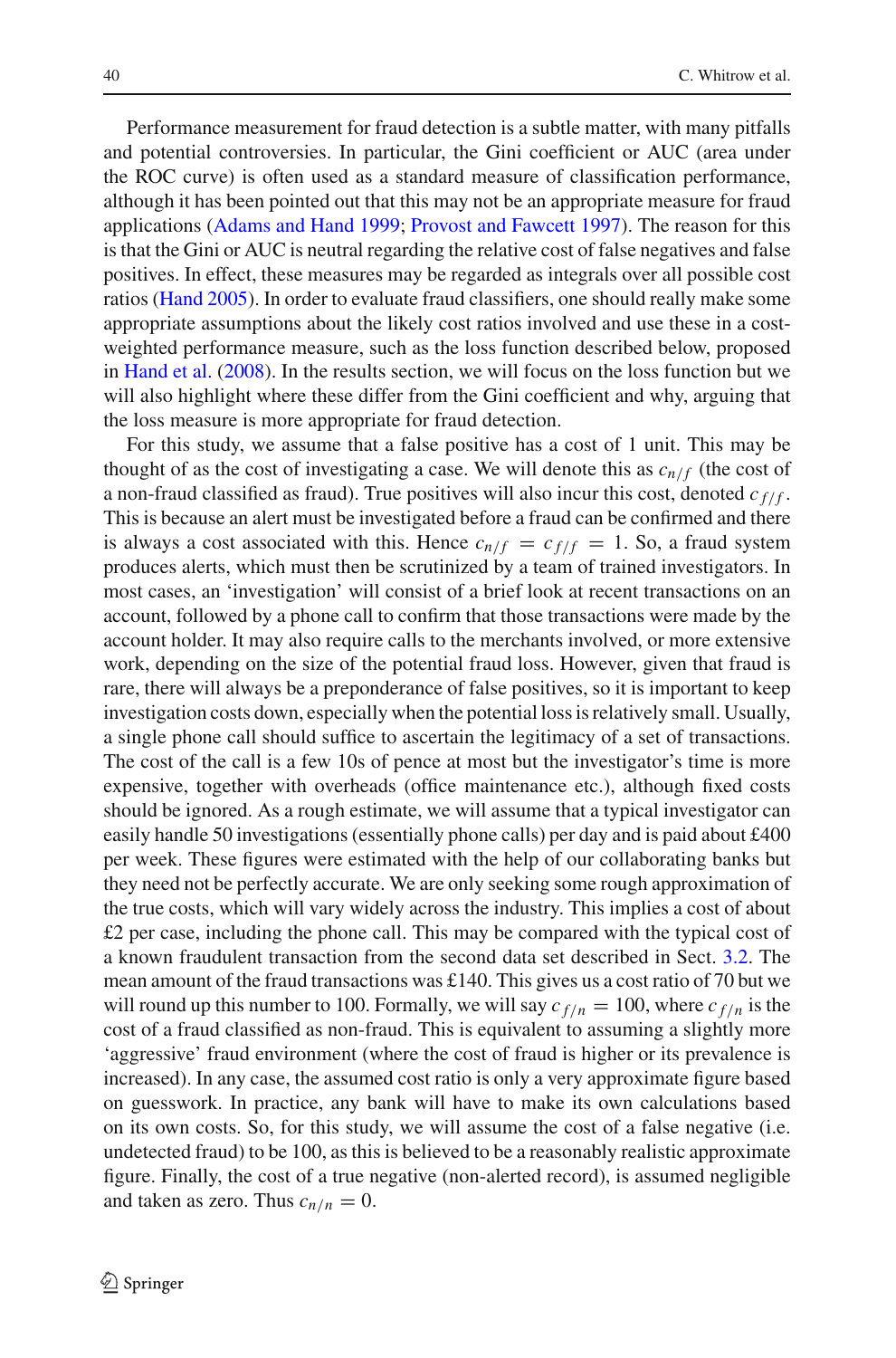For any given score and model, one may calculate the total cost associated with using that score as a decision threshold, as the sum of costs defined above for each record. However, the total cost may not be easy to interpret, so we will present 'normalized' costs, by dividing the total cost by the theoretical maximum cost, which is given by assuming that every record is misclassified. This then gives us a loss function, expressed as:

$$
C(s) = \frac{c_{f/f}n_{f/f}(s) + c_{n/f}n_{n/f}(s) + c_{f/n}n_{f/n}(s) + c_{n/n}n_{n/n}(s)}{c_{f/n}n_f + c_{n/f}n_n}
$$
(1)

Since  $c_{n/n} = 0$  and  $c_{n/f} = c_{f/f} = 1$  this is the same as the measure 'T1' proposed by [Hand et al.](#page-25-2) [\(2008](#page-25-2)), but normalized to give a value between 0 and 1, allowing easy comparison between datasets of different sizes. Hence:

$$
C(s) = \frac{n_{f/f}(s) + n_{n/f}(s) + c_{f/n}n_{f/n}(s)}{c_{f/n}n_f + n_n}
$$
 (2)

<span id="page-11-0"></span>The cost in Eq. [2](#page-11-0) is shown explicitly as a function of the score, *s*, which determines the numbers  $n_{f/f}$  and so forth, representing the number of frauds classified as fraud. Thus,  $n_{f/n}(s)$  is the number of fraud records classified as non-fraud (number of false negatives) when the threshold is *s*. The denominator is simply the maximum cost, where  $n_f$  is just the number of fraud records and  $n_n$  is the number of non-frauds. The optimum loss is simply the minimum of C(*s*) over all possible thresholds, *s*. It is this minimum value (on a validation sample) which we quote as the performance of a particular model. Note also that the one-to-one correspondence between activity records and transactions allows the same cost function to be applied regardless of the aggregation period.

Full details of how to calculate this cost performance measure are contained in [Hand et al.](#page-25-2) [\(2008\)](#page-25-2). Although it is much more relevant than a measure such as the Gini coefficient, it must be admitted that no performance measure fully captures all the practical aspects of fraud investigation. For example, it has been brought to our attention that banks will often avoid carrying out more than one investigation on a single account within a time period of a few weeks, in order to minimize inconvenience to the account holder. Clearly, this policy might lead to some frauds going unchallenged even though they may be detected by our system. We have decided not to take account of such policy decisions in our performance measure, since we would rather have a measure which is independent of the particular policies which individual banks may or may not apply. As a result, we believe our measure captures the essential common characteristics of the fraud intervention process and gives an idealized estimate of the potential benefit of the detection system under consideration, although it is possible that the full value of this benefit may not be realized in practice.

It must also be noted that we are assuming that our fraud classifier detection system will operate in addition to any existing anti-fraud processes used by the banks. Both of the banks in this study do have some basic rule-based fraud intervention system which leads to some transactions being queried. Some of the known fraud cases in our data have been detected after being queried by these systems; these accounts are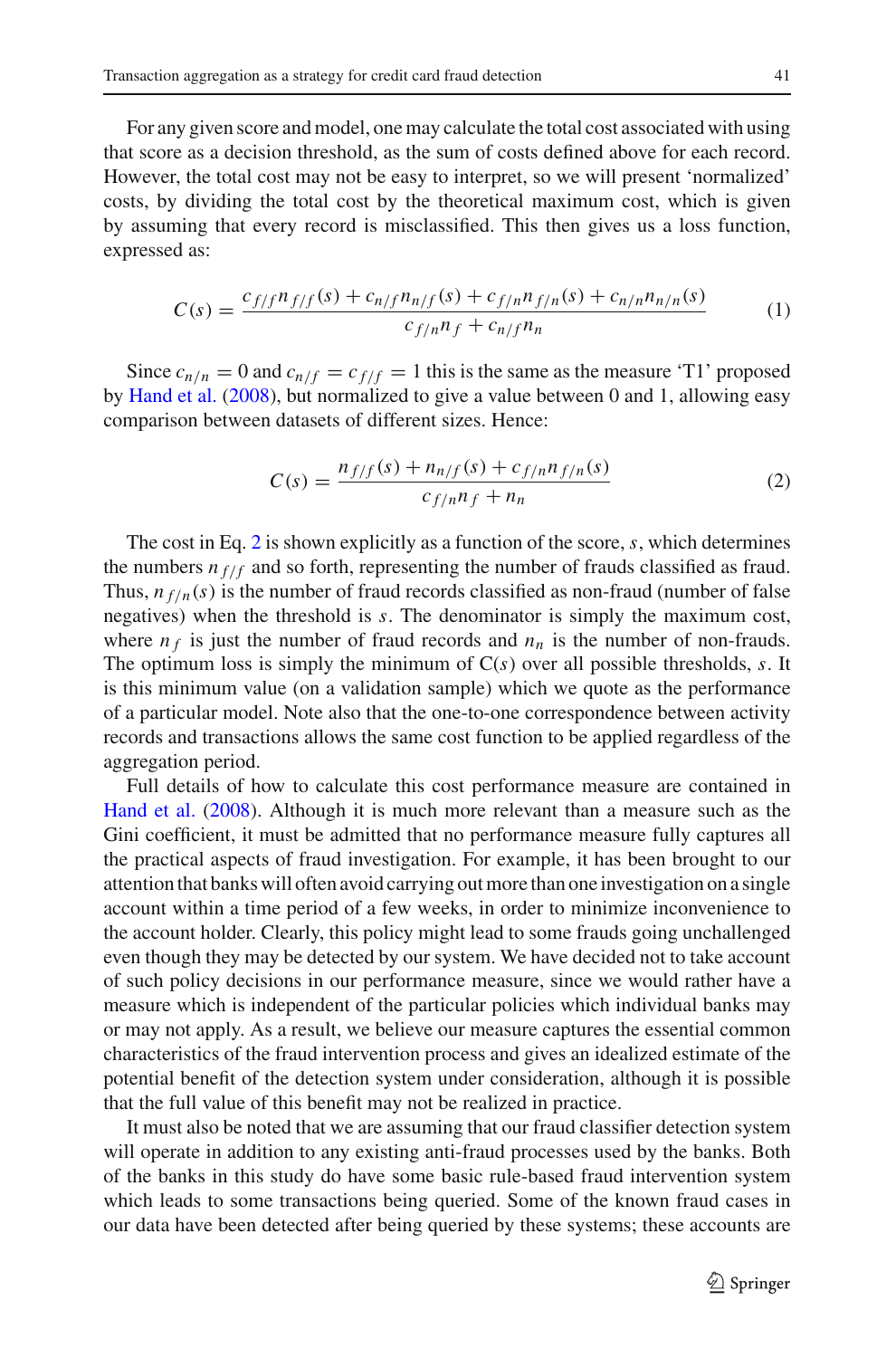then terminated. Often, our classifiers can detect these cases even earlier (which leads to a positive benefit using our performance measure). However, in cases where our classifier does not detect the fraud, we cannot know how much fraud would have gone undiscovered, if the banks' existing systems did not exist. This data is censored by the existing anti-fraud process. Hence, any benefits we report here for fraud classifiers are additional to those obtained by the existing systems and supposes the continued use of those systems. Ultimately, though, many of the observed fraud cases are reported by customers after viewing their statements. This means that there is an upper time limit of about one month during which fraud can be carried out. The amount of the loss is also limited by the credit limit of the account.

# **3 Data**

We describe results based on two independent data sets from two different banks. They each contain credit and debit card transactions, at both ATM and POS terminals, although we are focusing only on POS fraud in this study because we only had labeled data for POS fraud. Figure  $1$  is a frequency chart of how many transactions were made by each account in a 3-month period, but only up to 20 transactions (13% of goods had more than 20 transactions, along with 59% of the frauds but the shape of the distributions do not change). One can see that it is heavily skewed but that fraudulent accounts were less skewed, as these tended to be more active. In the first data set, fraud has been identified by specifying a date of first fraudulent transaction for each account where fraud has been committed. Thus, it is not possible to identify individual fraudulent transactions in this data set: one can only say that an account is in a fraudulent *state* at any given time. All records generated after the onset of fraud are labeled as fraudulent for training and validation. The second data set contained



<span id="page-12-0"></span>**Fig. 1** Account activity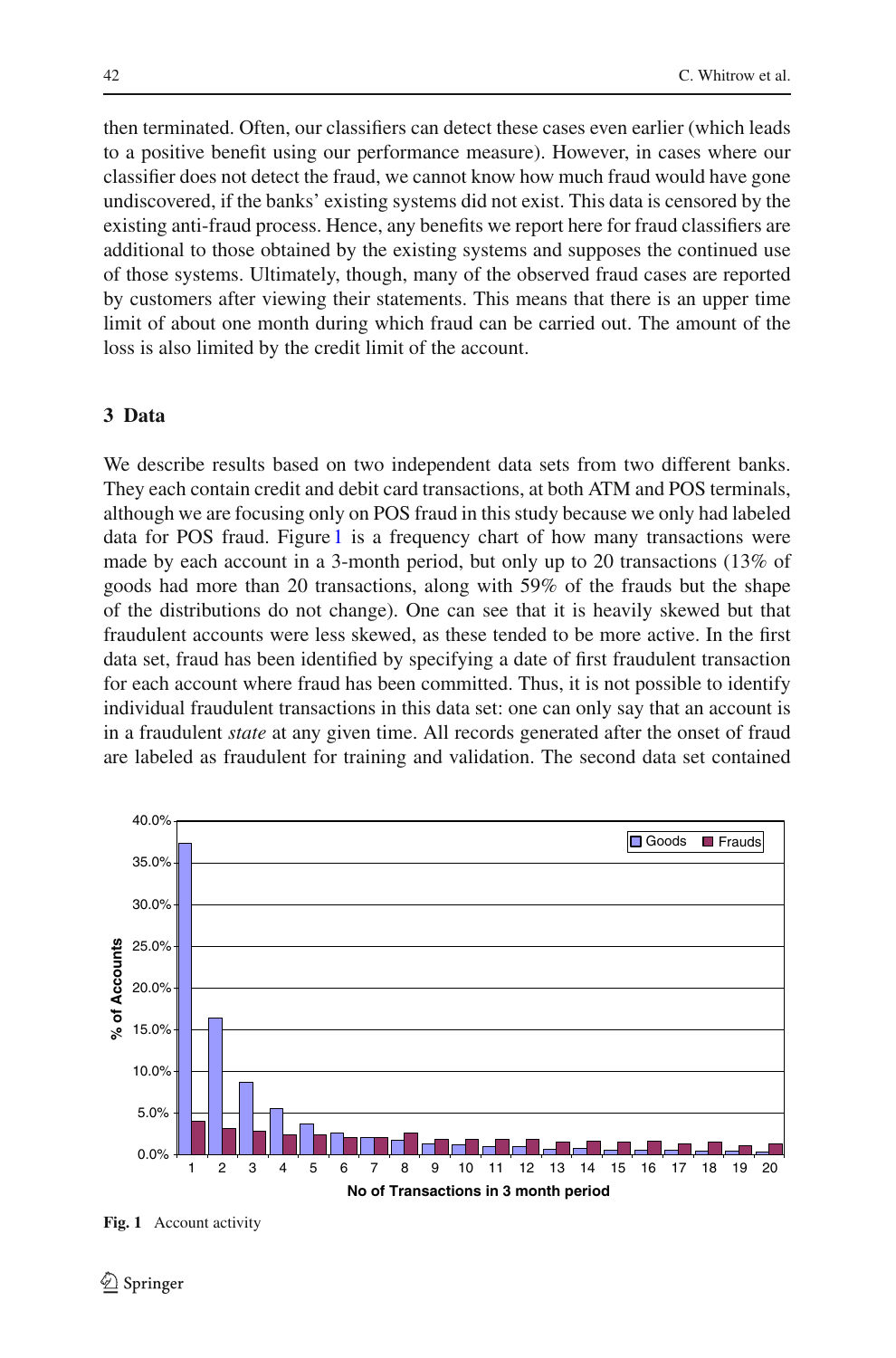individually labeled fraud transactions. An account is considered to have entered a fraudulent *state* after the first fraudulent transaction has been committed. Hence, any record *summarizing* account behavior after that date must be considered fraudulent  $(i.e.$  labeled by  $S_t$ ).

# 3.1 Bank A

This dataset contained 175 million transactions, collected between 1st August 2005 and 30th November 2005 with 76 fields per transaction. These belong to 16.8 million accounts, of which 5,946 experienced fraud (at POS terminals) during the observation period. Only the date of the first fraudulent transaction is given. For training and validation, the non-fraud accounts had to be considerably sub-sampled. Many accounts were inactive anyway and all accounts with no POS transactions were filtered out. All the 'fraud' accounts were retained as far as was feasible.

From this raw data, many fields were essentially uninformative (i.e. virtually singlevalued). Only about 30 informative fields, deemed to have some relevance to the question of fraud, were retained. These fields were mainly categorical. Most of them were codes, indicating the following types of information:

- type of terminal
- transaction success status
- PIN use indicator
- checks made on the card (e.g. CVV code)
- merchant type
- transaction type (payment, deposit, transfer etc.)

One field also held the amount of each transaction. From these, further processing (as outlined in Sect. [2.1\)](#page-3-0) produced 87 variables (some integer and some real-valued) for each activity record. These were mainly of two types:

- Counts of the number of transactions in each category (e.g. number of payments at a particular type of merchant) within a fixed time window
- Total value of transactions in each category (e.g. amount spent at terminals where card was not present) within a fixed time window

The transaction-level dataset (i.e. with no aggregation) contained only 45 variables, due to the fact that it is not necessary to count the number of transactions in each category. It is only necessary to supply the indicator variables and the amount field, as it is known that there is only one transaction. Hence, this data is inherently of lower dimension, with about half as many variables. In one way, this simplification is an advantage as it makes modeling easier. In another way, it may be disadvantageous, as the missing variables may contain useful information. This is partly what we are trying to ascertain.

Four complete datasets were produced, each with different time windows for aggregation. Transaction-level data was produced with a time window of effectively zero.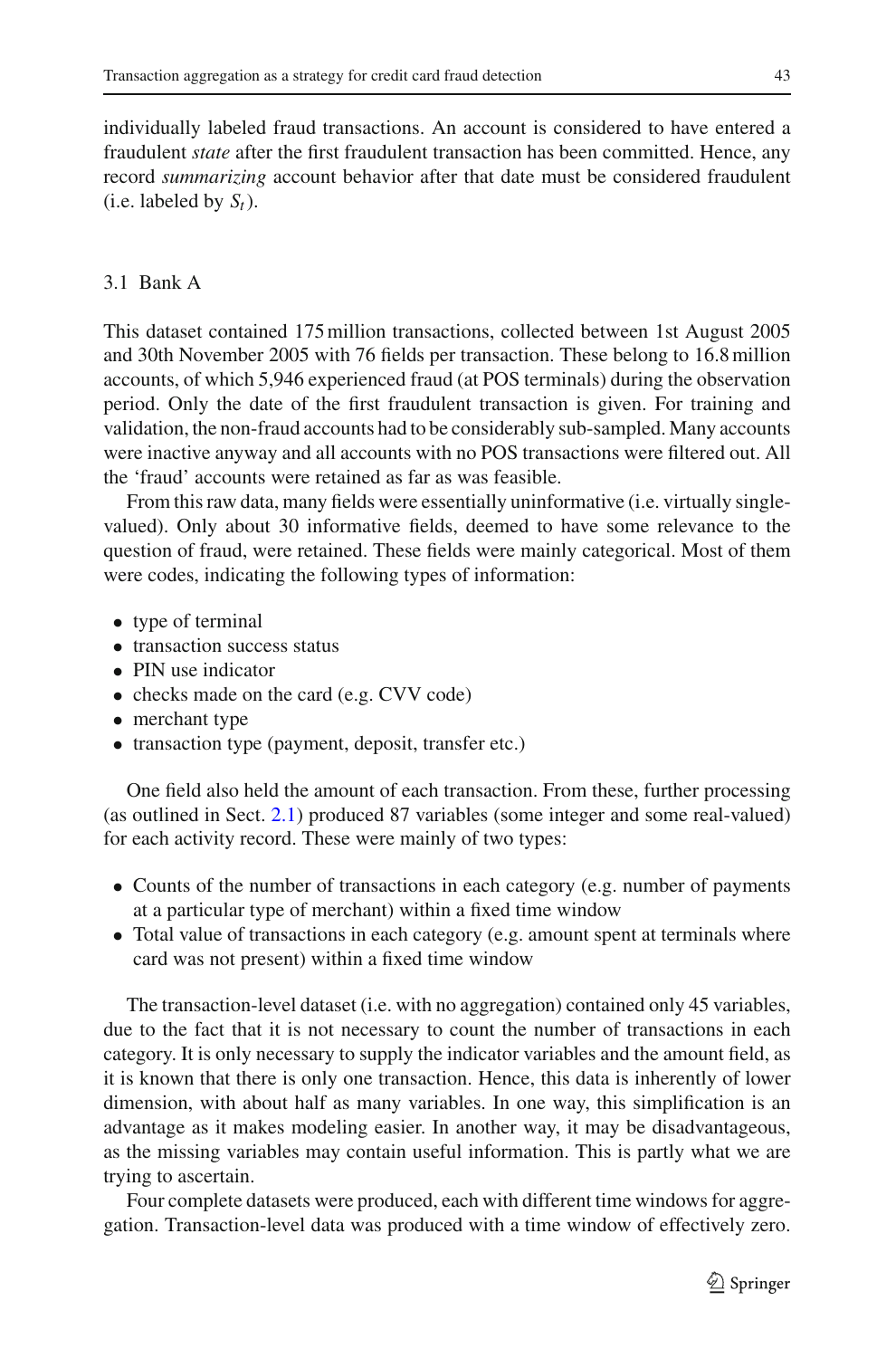Activity records with windows of length 1, 3 and 7 days were also produced. It is important to note here that the parameters for each classification method were held constant with respect to the different aggregation periods (1–7 days), since these data sets were so similar. This helps to make performance comparison more objective, although parameters for the transaction-level models may be different since the dimensionality of this data set is smaller.

# <span id="page-14-0"></span>3.2 Bank B

This dataset was already highly filtered by the collaborating bank and contained 1.1 million transactions (75 fields each) observed between July 1, 2005 and December 31, 2005, pertaining to 21,655 accounts, of which 8,335 suffered some fraud.

The raw data was similar to that of bank A but not quite commensurable in every aspect, although there was a field containing the transaction amount, of course. After pre-processing (as for bank A), this resulted in activity records with 91 variables. Again, 4 full datasets were generated, using different time window periods (0, 1, 3 and 7 days as before), with transaction-level data equivalent to a period of length zero. The transaction-level data had only 47 fields, for the reason given earlier.

#### 3.3 Training and test samples

In addition to the four different aggregation periods, the data were split into training and validation samples in 2 different ways:

- 1. *Prediction*: Records dated up to October 30, 2005 were used for classifier training. The classifiers were then tested on records dated November 1, 2005 onwards. This partition was chosen in order to simulate the effect of implementing a fraud classifier in a real environment, since fraud systems are required to work in situations where data distributions may be evolving over time. They are always required to extrapolate into the future, subject to the vagaries of population drift. Results will depend on how exactly the population has changed, so we cannot make safe generalizations from these.
- 2. *Random*: Records were assigned randomly (at account level) to training (70%) and test (30%) samples. This enables us to see if the models have over-fitted. As long as performance is roughly equal on the two samples, we may be confident that the models can generalize to 'unseen' data. This split may also be regarded as the purest test of the capabilities of the different models, in the absence of population drift.

In both cases, there was approximately a 70–30% split between training and test data respectively. In total, the aggregated datasets (with 1-, 3- and 7-day windows) contained about 46–48,000 activity records (training and test samples together). The transaction-level datasets were somewhat larger, containing around 60,000 records for bank A and 50,000 records for bank B.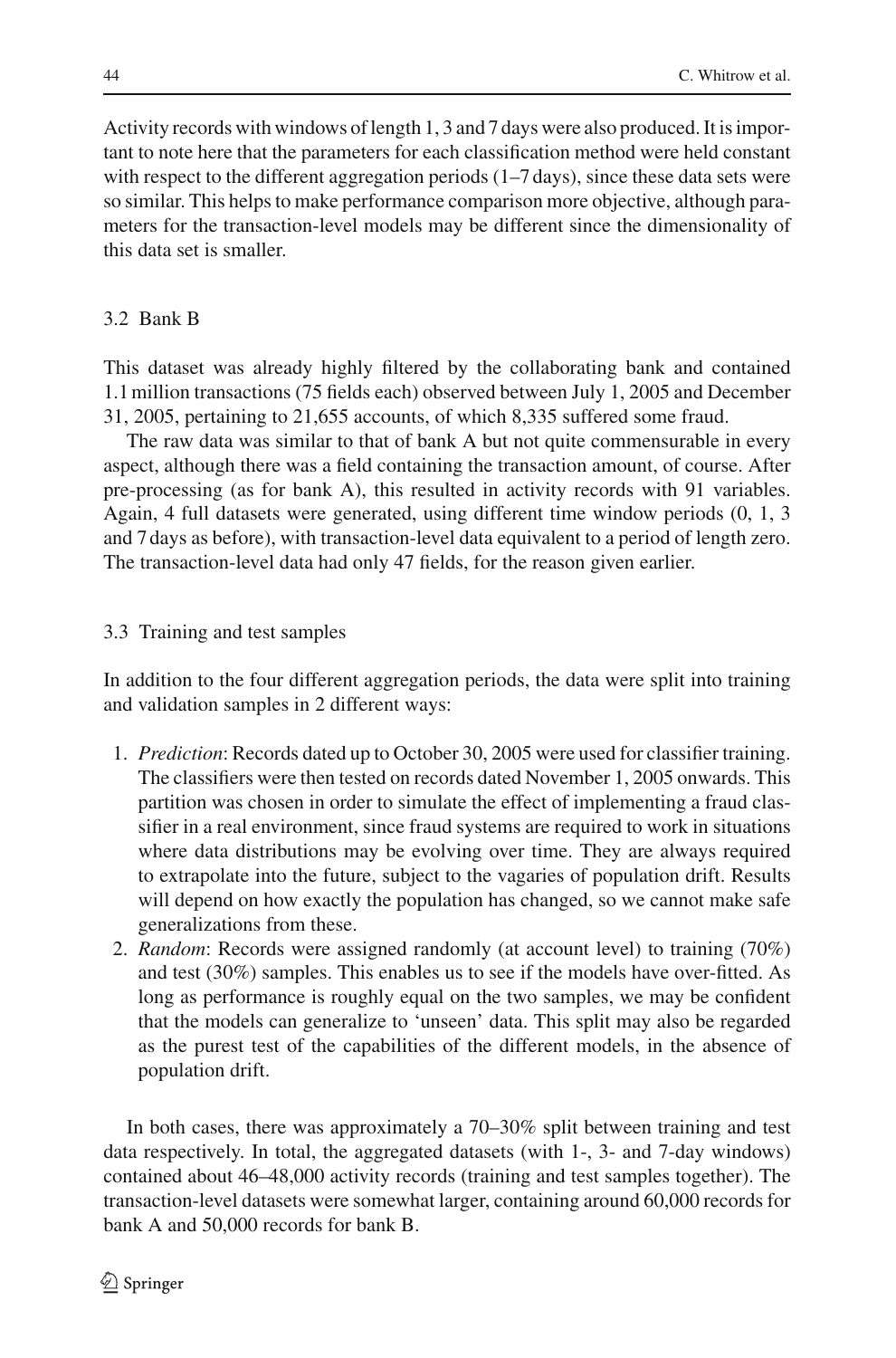## 3.4 Fraud rates

For bank A, the typical training data sample (using 1-, 3- and 7-day window sizes respectively) consisted of about 33–36,000 activity records, of which 33% were fraud. The transaction-only datasets (denoted 'tx' later) were slightly larger, with over 41– 46,000 transaction records, of which 43–48% were fraud. The difference is due to the aggregation periods being full days ending at midnight, together with the nature of the fraud label. The validation samples contained over 11–14,000 activity records each, with about 30–33% fraud. For the transaction-only validation, there were 13–18,000 records, with 33–49% fraud. The variation reflects the fact that the fraud rate rose significantly over the observation period.

For the training sample of bank B, there were over 33–47,000 activity records and 35–37,000 transaction-only records, with about 36–50 and 27–36% fraud respectively. The validation samples contained 11–19,000 activity records, with 40–63% fraud. The transaction-only validation set had about 14–15,000 records, with 36–58% fraud. Again, the variation was due to changes in volume and fraud rate over the observation period.

Clearly, these fraud rates are not representative of the rates in the whole population, since our data are sampled to remove many of the accounts which were almost inactive (those with less than 3 transactions in total), as almost none of these experienced fraud. In addition the non-fraud accounts were randomly sampled to reduce the imbalance in class sizes, which makes model development much faster without sacrificing effectiveness. The dataset sizes were thus kept manageable whilst retaining as many fraud records as possible. However, as noted before, the populations were re-weighted back to the true expected proportions for the purpose of calculating cost-weighted misclassification rates. For this purpose, we took the 'standard' population fraud rate to be 0.1%, in line with our data as well as industry-wide estimates [\(APACS 2006](#page-24-13)).

## **4 Results and discussion**

#### 4.1 Prediction

Figure [2](#page-16-0) shows the performance of all seven classifiers on the 'prediction split' of the data from bank A. Each group of four columns gives the minimum loss, as defined in Eq. [2,](#page-11-0) for each aggregation window. The leftmost column is for the transaction level classifier. The other columns give the minimum loss (over all decision thresholds) for aggregation windows of 1, 3 and 7 days from left to right. Figure [3](#page-16-1) presents the performance on bank B, also for the 'prediction split'. There is a standard error (computed by bootstrap methods) for the loss function of roughly 0.001 in all these charts. The only method for which aggregation does not seem to work, with bank B data, is CART (see Fig. [3\)](#page-16-1), where performance degrades as the period lengthens. This is discussed further in Sect. [4.3.](#page-17-0)

First, note that a cost of 0.091 (for both datasets) is achievable when no fraud system is employed (i.e. no alerts are generated at all) and fraudsters are simply allowed to carry out their activities. This performance level is shown by a dotted line in the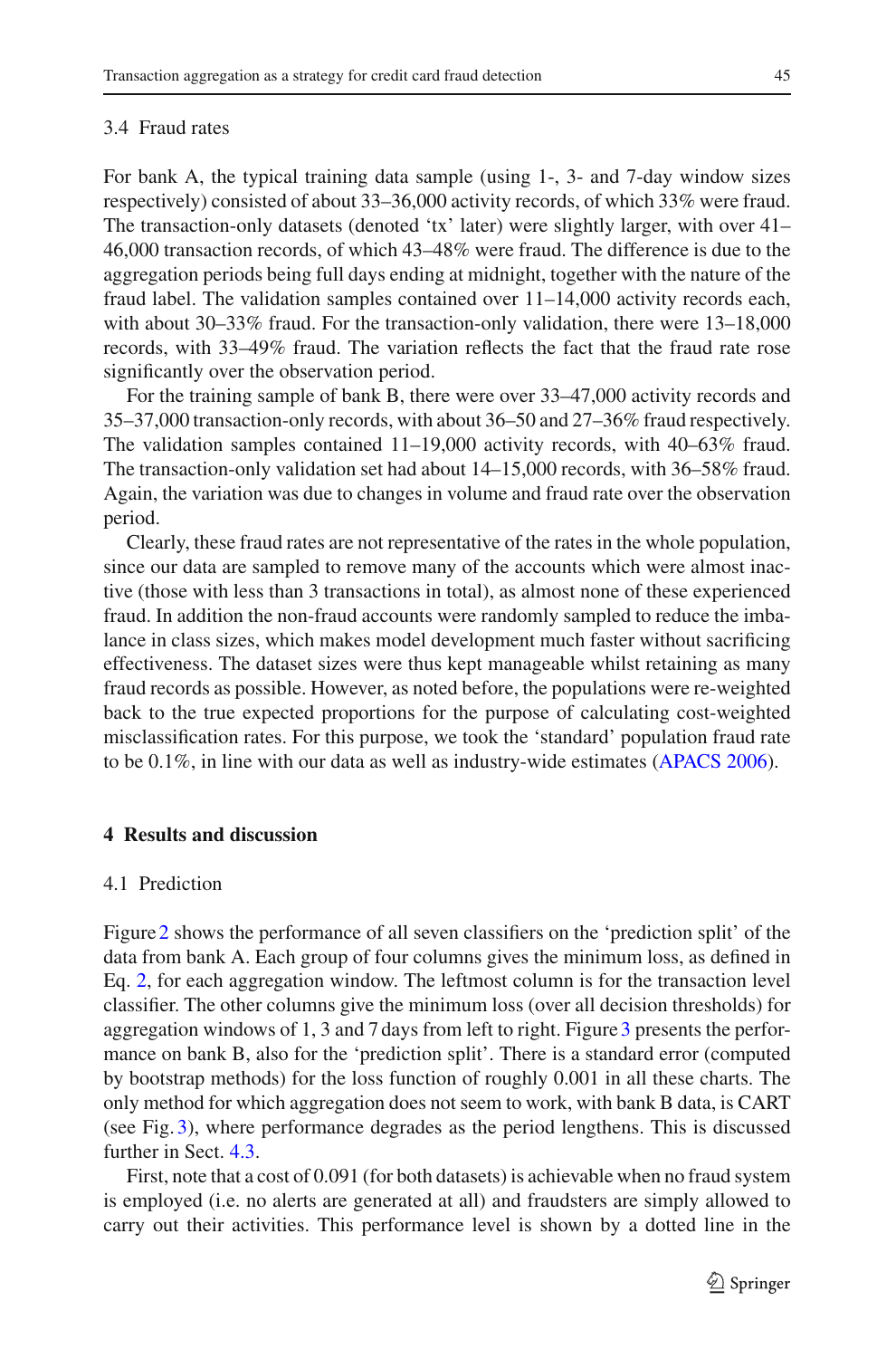

**Fig. 2** Bank A prediction performance

<span id="page-16-0"></span>

<span id="page-16-1"></span>

charts. A genuine saving is only achieved when the loss drops below this level. One can see that several models do not achieve a useful performance, especially when transaction-only data ('tx') is employed.

The Random Forest appears to give the best results on both datasets, followed by Logistic Regression and SVMs, although the Random Forests and SVMs do not perform well on transaction-only data for bank A. For most (but not all) of the models,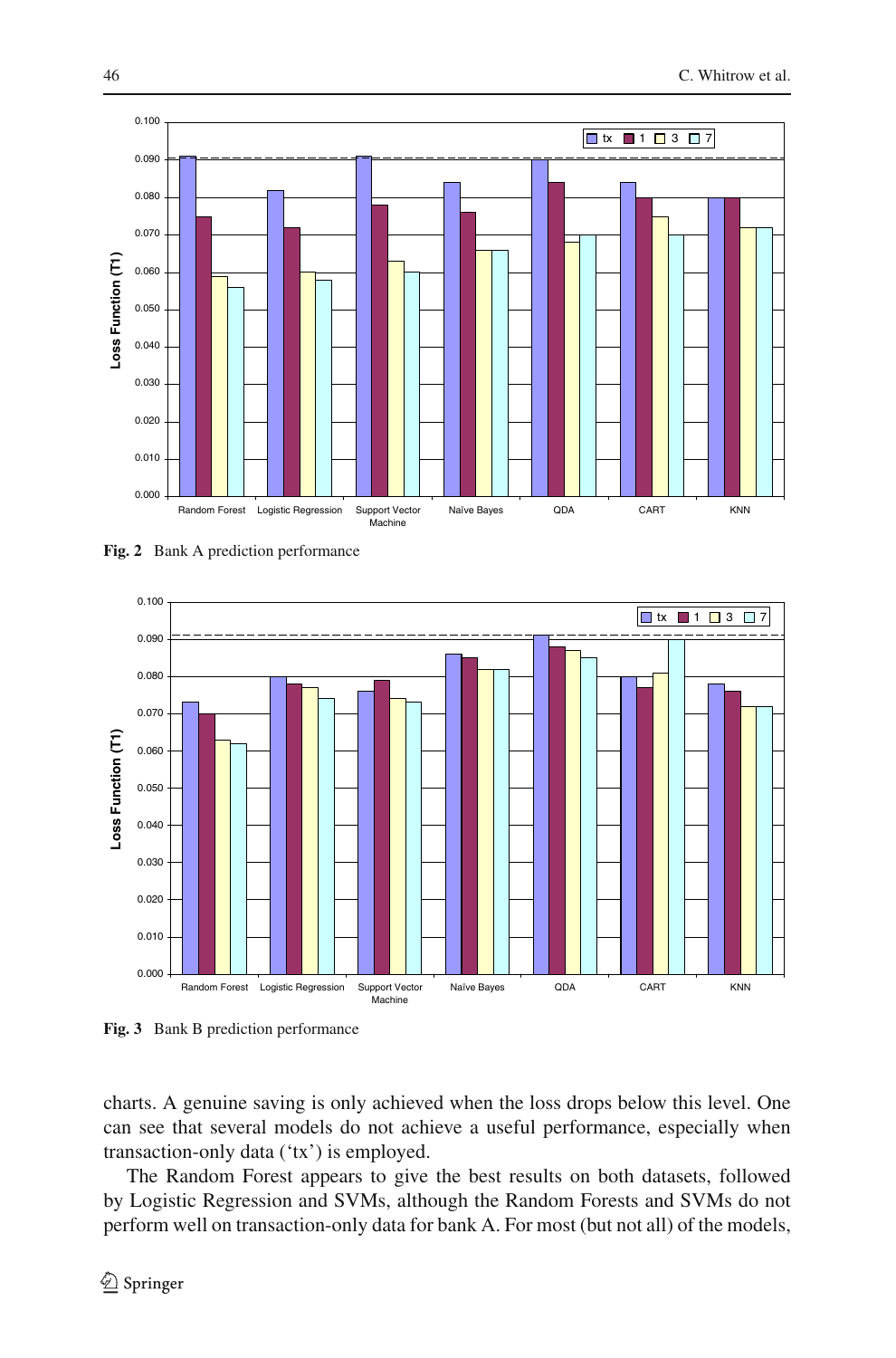

<span id="page-17-1"></span>**Fig. 4** Bank A random split performance

longer periods of aggregation give better results. This is especially true for the Random Forests, although it is hard to see a clear advantage in aggregating beyond 3 days. There does seem to be an advantage in using an aggregation period of longer than 1 day in nearly all cases, however.

## 4.2 Random assignment

Figures [4](#page-17-1) and [5](#page-18-0) present results on validation samples for the 'random split'. For bank A these results are very similar to those on prediction. For bank B, however, the transaction-level performance is much better than under the prediction split. The standard error is again around 0.001.

Although we have not shown the training data results, these are effectively identical to those on the test sample, differing by no more than 0.002 in every case. This confirms that good generalization has been achieved by the models. However, some models are clearly better than others. Again, the Random Forest stands out, especially at longer aggregation periods. In general, as the aggregation period grows, performance improves on bank A data. For bank B, the situation is less clear cut. By 3 days, the Random Forest is only slightly better than at transaction-level, but by 7 days there is clear improvement.

# <span id="page-17-0"></span>4.3 Population drift

For bank A, the two different data splits give very similar results, despite the inevitable effects of population drift over time [\(Kelly et al. 1999\)](#page-25-12). For bank B, prediction performance at transaction level is not as good as it is for the random split. Transaction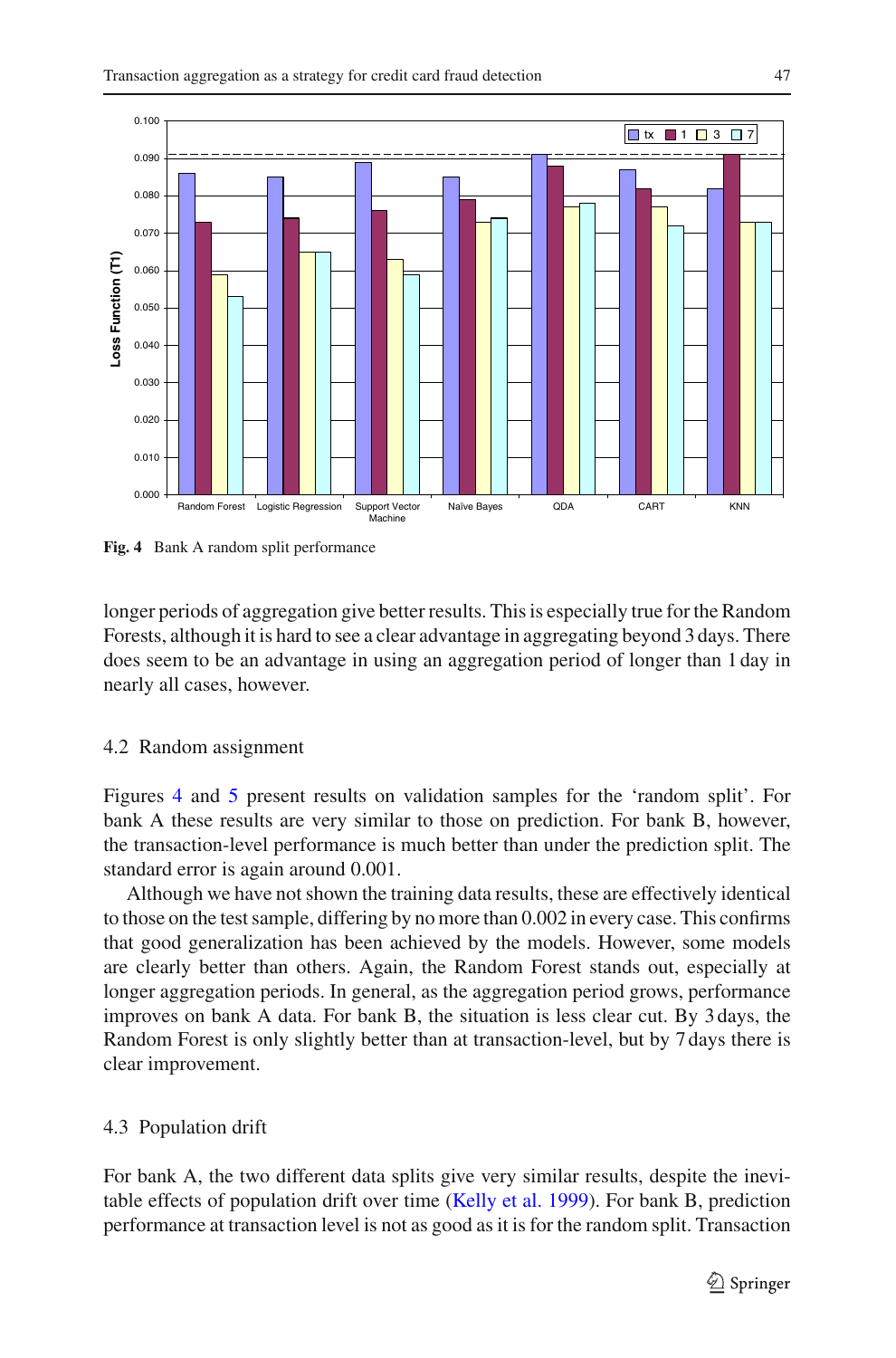

<span id="page-18-0"></span>**Fig. 5** Bank B random split performance

aggregation seems to be less affected by population drift, as the prediction performance is better for both banks with aggregated data than with transaction data.

The relative performance of the different classifiers does not seem to differ much between the two data splits. Population drift has a similar effect on most classifiers. However, Naïve Bayes does not seem to benefit from aggregation on the random split, whilst CART shows marked performance deterioration on the prediction split. It may be that CART in particular is more sensitive to population drift. This may be due to the tendency for a variable near the root of the tree to have a much greater influence on the results than variables nearer the leaves. Such a variable may work well on training data but could also suffer from population drift which will affect performance in the prediction scenario. The other classification methods give more equal consideration to the input variables, which ought to make them more robust in the event of population drift. In practice, this will be an important consideration, since population drift is inevitable.

For Naïve Bayes, it may be that performance is affected by the increasing correlations between variables as the aggregation period lengthens, as this leads to increasing violation of the independence assumption underlying the Naïve Bayes method.

# 4.4 Relative classifier performance

Random Forests emerge as a consistent winner in terms of performance in most circumstances, especially when using aggregated data. As a 'bagging' classifier, it does demand a fair amount of computing resources, similar to those required by SVMs, which also did very well, although finding the right parameters for the kernels also required some effort. Logistic regression also performed very well considering it was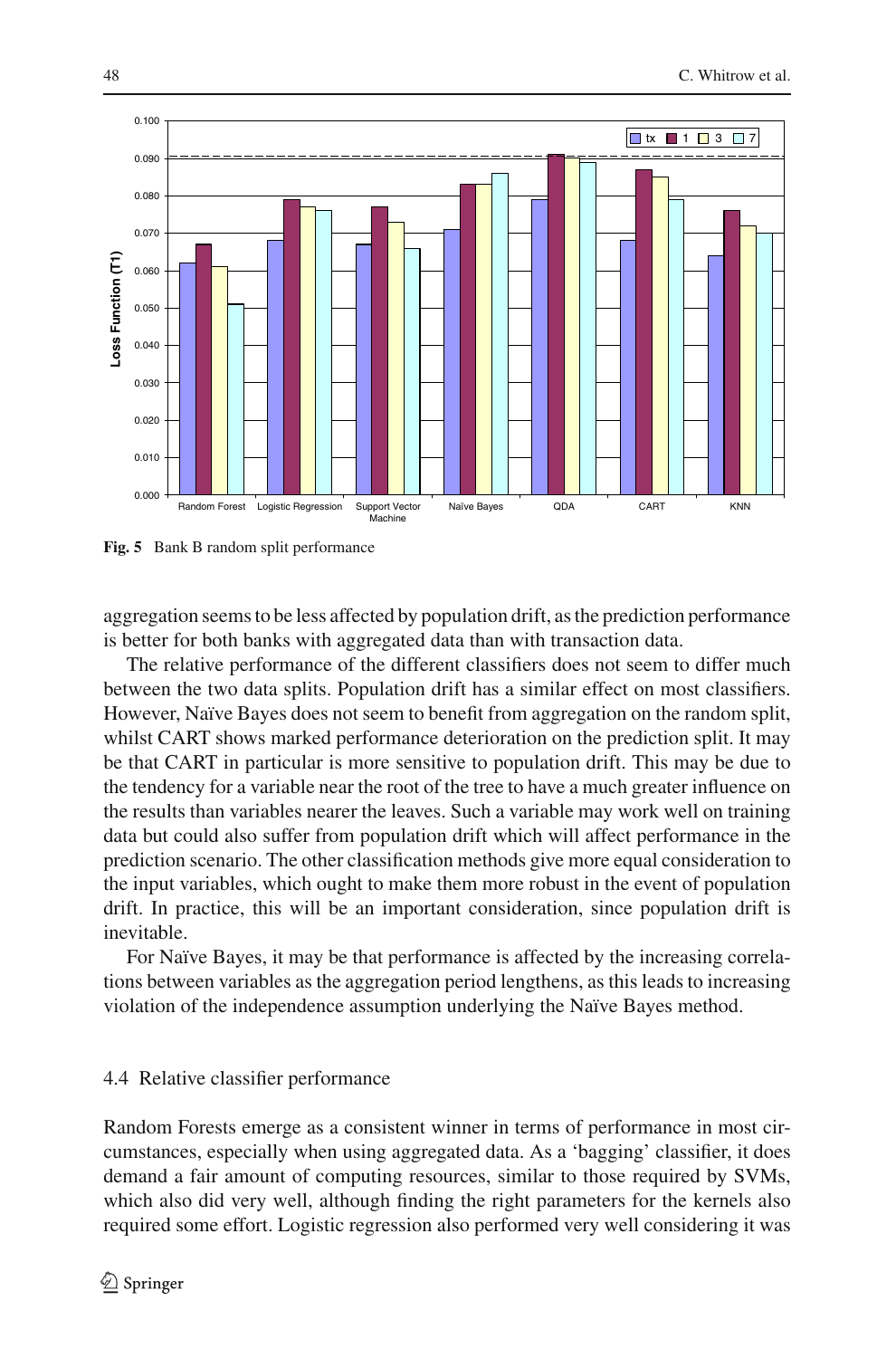one of the simplest methods to apply, requiring very little time or computing power. K-nearest-neighbors did particularly well on transaction-level data but not so well using aggregated records. This may be due to the considerable difference in dimensionality, as the aggregated records contain about twice as many variables and KNN classifiers are known to struggle in very high dimension. The worst classifier seems to be the QDA Bayes classifier. This could be because of the existence of near collinearities among the variables, in addition to excessive skewness, both of which tend to make covariance determination problematic, despite the use of regularization.

#### 4.5 Score distributions and cost functions

The following tables give the means and standard deviations of the output scores (expressed as a probability of fraud under certain assumptions about priors) from the Random Forest models on Split 1 of the data (prediction) for bank B, broken down by the two classes, on transaction level and 7-day activity records respectively. The statistics in the first two columns are within-class, whilst the third column gives overall statistics regardless of class (Tables [3](#page-19-0) and [4\)](#page-19-1).

These tables show that the 'fraud-score' separation between the class means is greater for the transaction records, with a *t*-statistic of 2.3, compared to 1.7 for the activity records. However, the standard deviation of the fraud class is appreciably smaller for the activity records. This is a partial explanation for the better performance of activity records on the loss function measure (T1). A more detailed explanation is found when one looks at the empirical score (i.e. predicted fraud probability) distributions of the two classes at transaction level and activity record level respectively.

Figures [6](#page-20-0) and [7](#page-20-1) show the distributions of the non-fraud class ('diamonds' designated 'NF' in the figure legend) and fraud class (squares designated 'F') using essentially the same x-axis in each case. At transaction level, the non-frauds are skewed towards low scores but there is also a high proportion (about 5%) of frauds at this

<span id="page-19-0"></span>

|                     | Actual class |       |       |  |
|---------------------|--------------|-------|-------|--|
|                     | Non-fraud    | Fraud | All   |  |
| Mean score          | 0.111        | 0.711 | 0.325 |  |
| SD of score         | 0.223        | 0.319 | 0.389 |  |
| No. of observations | 8856         | 4917  | 13773 |  |

|  | Table 3 Transaction level score statistics by class |  |  |  |  |  |
|--|-----------------------------------------------------|--|--|--|--|--|
|--|-----------------------------------------------------|--|--|--|--|--|

**Table 4** Activity record (7 day) score statistics by class

<span id="page-19-1"></span>

|                     | Actual class |       |       |  |  |
|---------------------|--------------|-------|-------|--|--|
|                     | Non-fraud    | Fraud | All   |  |  |
| Mean score          | 0.434        | 0.788 | 0.606 |  |  |
| SD of score         | 0.215        | 0.195 | 0.271 |  |  |
| No. of observations | 9818         | 9311  | 19129 |  |  |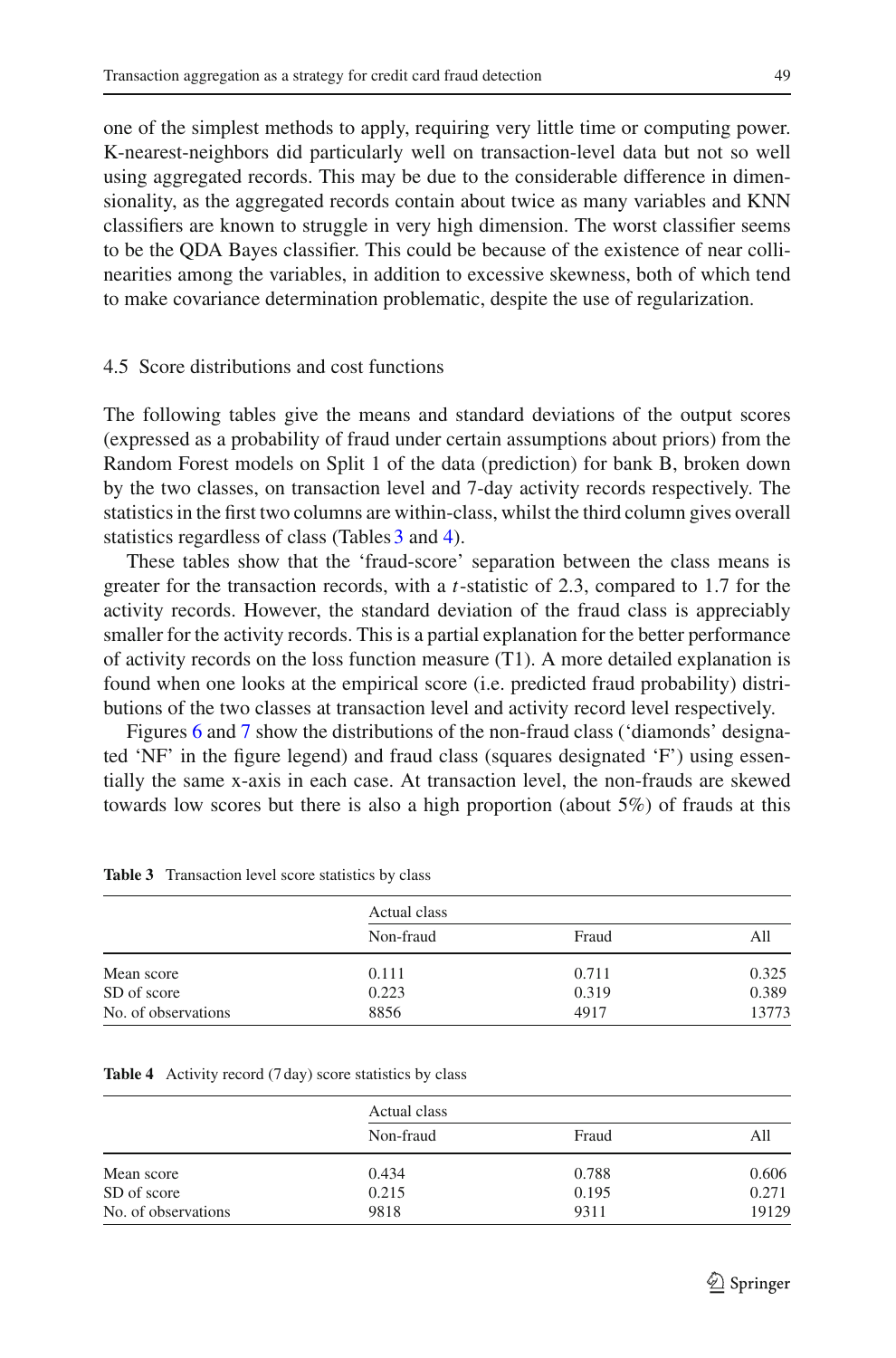

**Fig. 6** Transaction empirical score distributions

<span id="page-20-0"></span>

<span id="page-20-1"></span>**Fig. 7** Activity record empirical score distributions

end. By contrast, the activity record approach spreads the non-fraud observations more evenly across scores. However, the fraud observations are pushed up more away from the low scores, whilst the good observations are effectively bunched into the middle scores. This seems to give better discrimination in the regions where it matters most.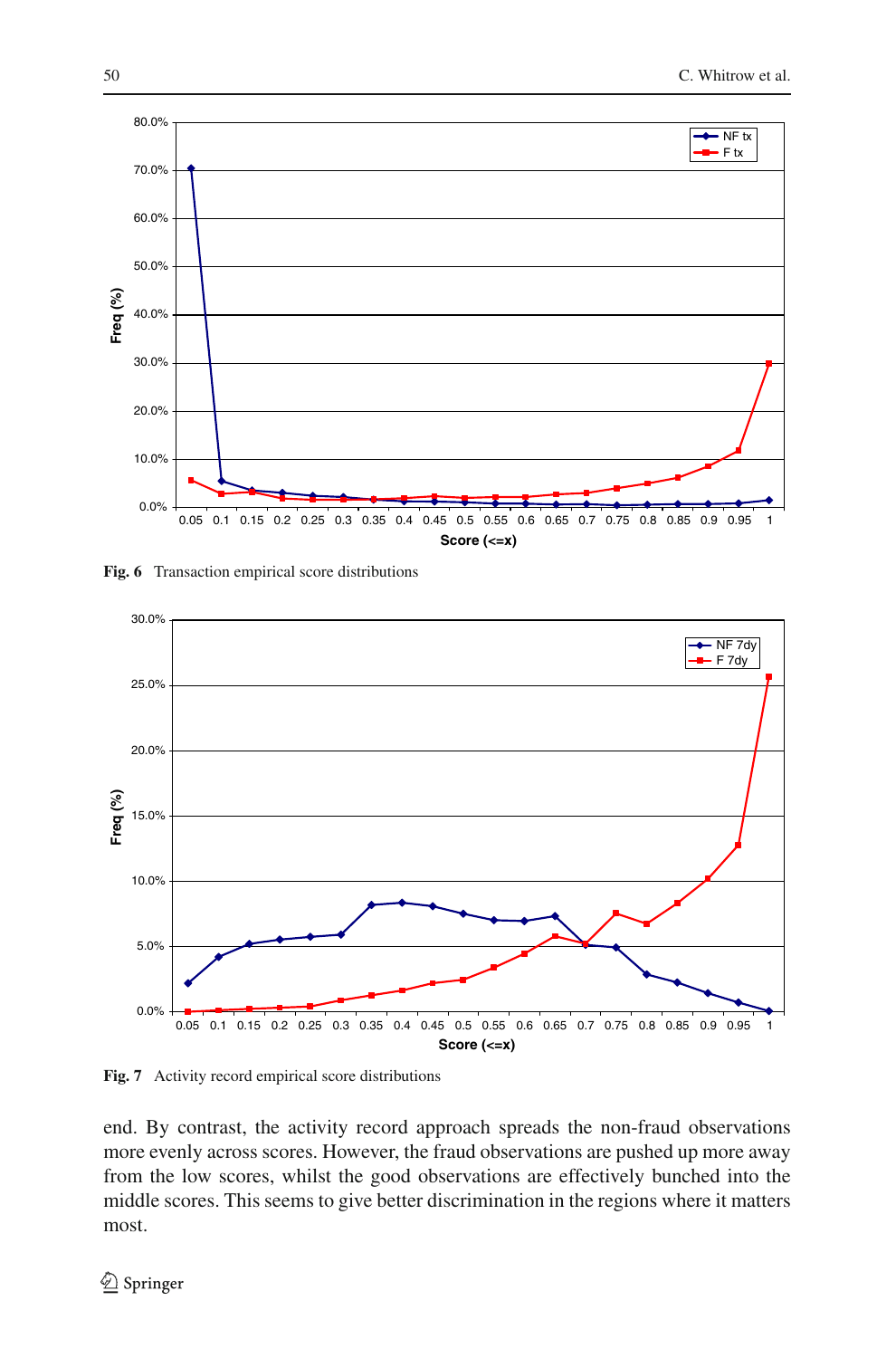

<span id="page-21-0"></span>**Fig. 8** Loss functions

It is interesting also to take a closer look at the cost-weighted loss (T1) as a function of score, *s*, as given by (2). Figure [8](#page-21-0) shows T1 as a function of score threshold for the two models under discussion. Thus, the lines represent the total financial cost of investigating those alarms above the threshold, *s*, along with the cost of all frauds not found (below the threshold). The red line, representing 7-day activity records, is above the blue line, representing transaction records, until the threshold reaches 0.68. Only then does the activity record approach lead to a smaller cost-weighted loss. The improvement is important, however, and fully justifies the use of activity records for a cost ratio in the region of 100. Note that if no fraud system is deployed, the cost is 0.091. This level is reached at a threshold of 0.59 for transaction records and 0.66 for activity records. It may look as if there is not much improvement over having no system at all, but it must be remembered that the minimum loss of 0.062 represents a fraud cost reduction of about 32% (from 0.091) (Fig. [8\)](#page-21-0).

The functions shown in Fig. [8](#page-21-0) are the result of the class-conditional score distributions described in the preceding tables, which give some insight into why activity records work better than transaction records on loss function performance. By contrast, the Gini coefficient for the model based on transaction records is 85.0, compared to only 77.5 for activity records (with standard error  $\pm 0.5$ ). It is thus clear that the Gini index is an inappropriate measure for the performance of these systems [\(Hand 2005](#page-25-3)). One might wonder if other cost ratios would produce the same results. Our investigations confirm that this is so; for cost ratios varying between 25 and 125, activity records yield considerable improvement over transaction records. It is only at higher cost ratios that the difference is not so marked.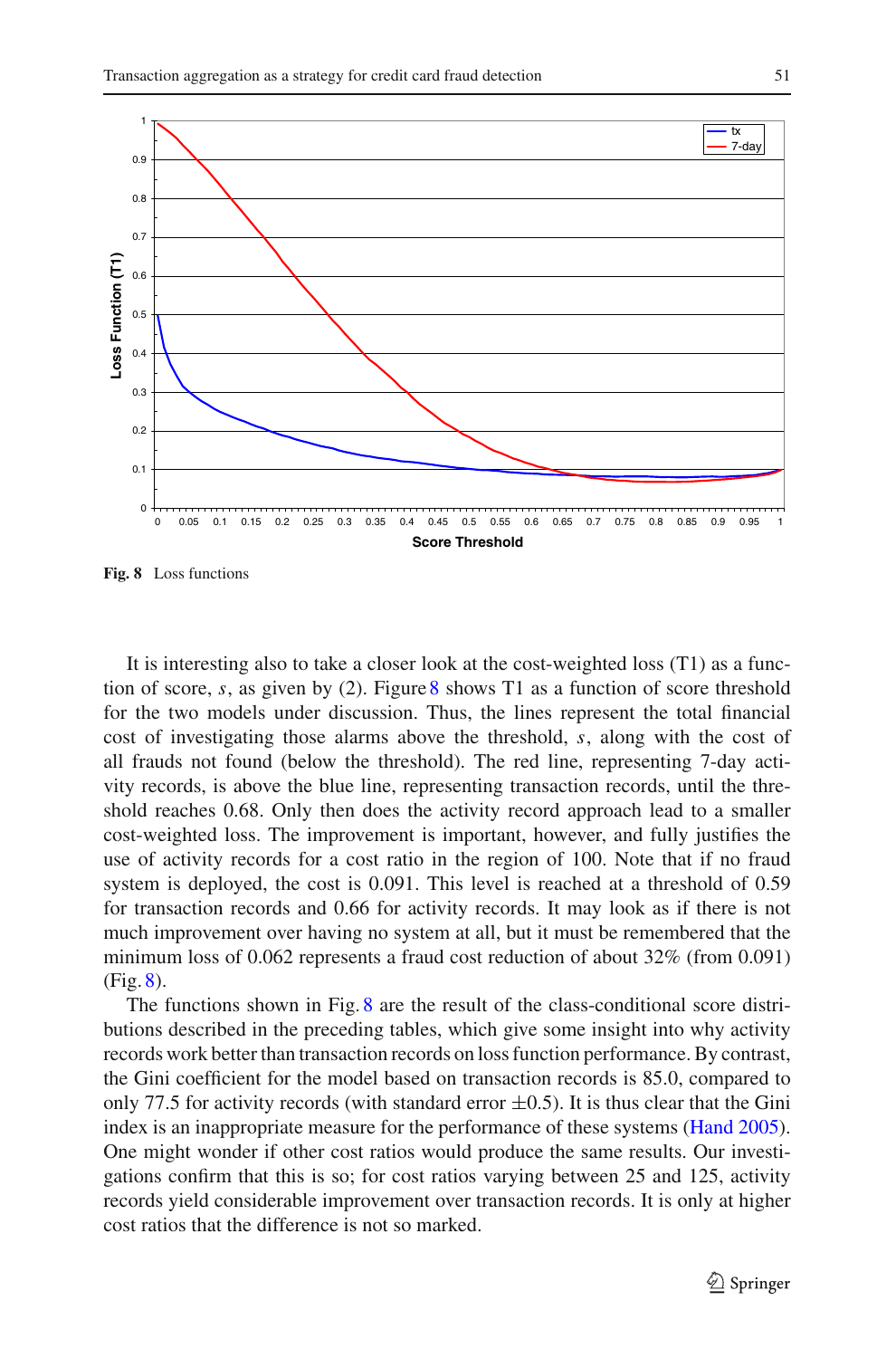# **5 Conclusions**

Before discussing our conclusions, it must be remarked that a study of this kind has certain limitations. Exact replication is not possible, although we suppose that many of the more general characteristics of our data would likely be reproduced in subsequent data, from different banks and different time periods. Fraud is, however, a notoriously fast-changing phenomenon, which responds to market conditions as well as to the measures taken by financial institutions against it. Any particular study is always a snapshot in time and space. Many of our conclusions will therefore be tentative. However, this is unavoidable if one wishes to study fraud. It is only by taking many studies together that one may arrive at a full picture. It should also be remembered that we have had to make some simplifying assumptions in the use of our cost function, which may not be exactly and universally applicable, although we believe they are sufficiently good approximations to the truth in most cases.

Probably the most important conclusion to draw from this work is that the aggregation period has a major impact upon the performance of classifiers for fraud detection. In the case of bank A, the different aggregation periods account for 88% of the variance in our performance measure in the prediction scenario and 78% of the variance in the randomized scenario. So, for bank A, the variation in performance due to the aggregation period is much greater than that due to the different classification methods. For bank B, the impact is smaller but still important, accounting for 29 and 43% of the variance in the prediction and randomized scenarios respectively. The lesson for practitioners is that they should pay at least as much attention and care to selecting appropriate aggregation periods as they do to selecting the best modeling techniques (and fine tuning their parameters).

So, aggregation is important but does it lead to better fraud classification? For bank A, this is clearly the case on the cost-weighted measure. This is unsurprising, as there is no class label information lost in using aggregated records (since we only have an approximate date of onset of fraud). For bank B the picture is less clear cut and more interesting. It seems that aggregation is only consistently better in the case of the Random Forest model, both for prediction and in the random data split (Figs. [3](#page-16-1) and [5\)](#page-18-0). Indeed, the Random Forest with aggregated data at 3 and 7 days produced clearly the best results with the data from both banks. This does seem to support the contention that data aggregation is an advantageous strategy, at least in some circumstances, although the advantage may be dependent upon the type of classifier and the amount of population drift. In particular, our study suggests that aggregation appears to work best under the following circumstances:

- With more 'capable' classifiers (Random Forests and SVMs in this case).
- When the fraud label is less precise (e.g. given by a date rather than for each transaction).
- Where population drift is a significant factor.

With regard to the last point, it should also be noted that aggregation produced improvements in the prediction scenario for all of the classifier types, except for CART (Fig. [3\)](#page-16-1). This suggests that aggregation may be a more robust strategy for dealing with population drift.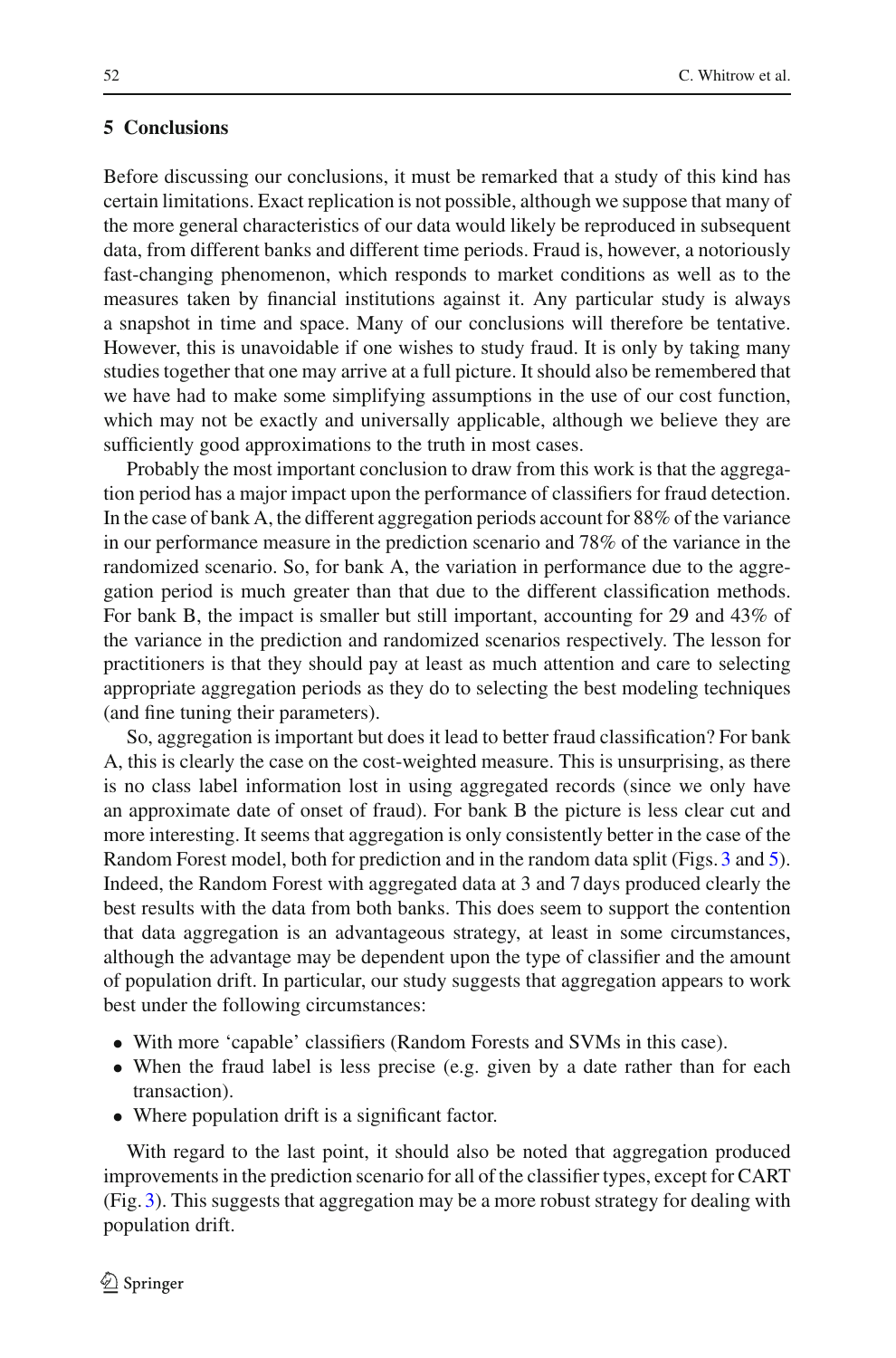These results are perhaps surprising when one considers that the bank B data contains labeled transactions, not just an indication of the fraud start date (as for bank A). This information is discarded when moving to the aggregation strategy. Yet, given a suitably long period of aggregation, the disadvantage of the missing class information can be overcome. Presumably, this is because useful new information is supplied in the form of transaction volumes or rates. Still, transaction-level classification does perform almost as well or better with most models for bank B on the random split (Fig. [5\)](#page-18-0). This suggests that transaction-level classification should at least form a part of any successful overall fraud system.

The transaction-only approach is merely attempting to discriminate *known* fraudulent transactions from the rest, which may include both legitimate and possibly undiscovered fraud transactions. Indeed, it may be the case that a number of transactions labeled as non-fraud in this dataset are actually fraudulent. This might explain the elevated performance of the transaction-only classifier for bank B, if the known frauds are known precisely because they are particularly obvious.

The activity record approach is fundamentally different, in that it is attempting to classify an account as being in a fraudulent *state*, despite the possible presence of legitimate transactions. The decision does not attach to any individual transaction but rather to a whole series. This makes it particularly robust to the presence of mislabeled data, which is a common problem in the databases we are considering. Indeed, one does not require accurately labeled transaction data in order to apply this approach. It is only necessary to have historical data with approximate dates of onset of fraud. The good performance for transaction-only classification on bank B suggests that *confirmed* fraud transactions are relatively easy to discriminate. For example, the Gini coefficient at transaction level is 0.85 compared to 0.78 at 7-day level for Random Forests on bank B. However, this ease of classification does not translate into a great cost saving compared to the activity record approach. The reason for that may be better seen when one looks at a graph of the cost function over the range of possible score thresholds (see Fig.  $6$ ). As we have seen, the aggregated activity records give rise to a smaller dispersion for the score distribution of the fraud records (Table [4\)](#page-19-1), although the two class means are better separated at transaction level (Table [3\)](#page-19-0). This last fact also suggests a possible mechanism by which aggregation achieves easier classification: it seems likely that aggregation leads to smaller relative dispersion of input variables (as a consequence of the central limit theorem), especially within the fraud class. There is not sufficient space to prove this assertion here, but it could be the subject of a future study.

In summary, transaction aggregation is certainly useful in at least some situations and is probably essential when one does not have individually labeled transactions. Even when labeled transaction data is available, transaction aggregation may result in better performance. The appropriate aggregation period will probably vary from one dataset to another, depending on the typical timescale over which fraud takes place. The results here suggest that a period of at least 3 days is preferred for the datasets we examined, although it is not clear whether longer periods produce further advantage and it would be unwise to generalize on the basis of a single study. Another important point to note is that in practice, one might want to combine features based on very different aggregation periods, as this would allow the possibility of detection based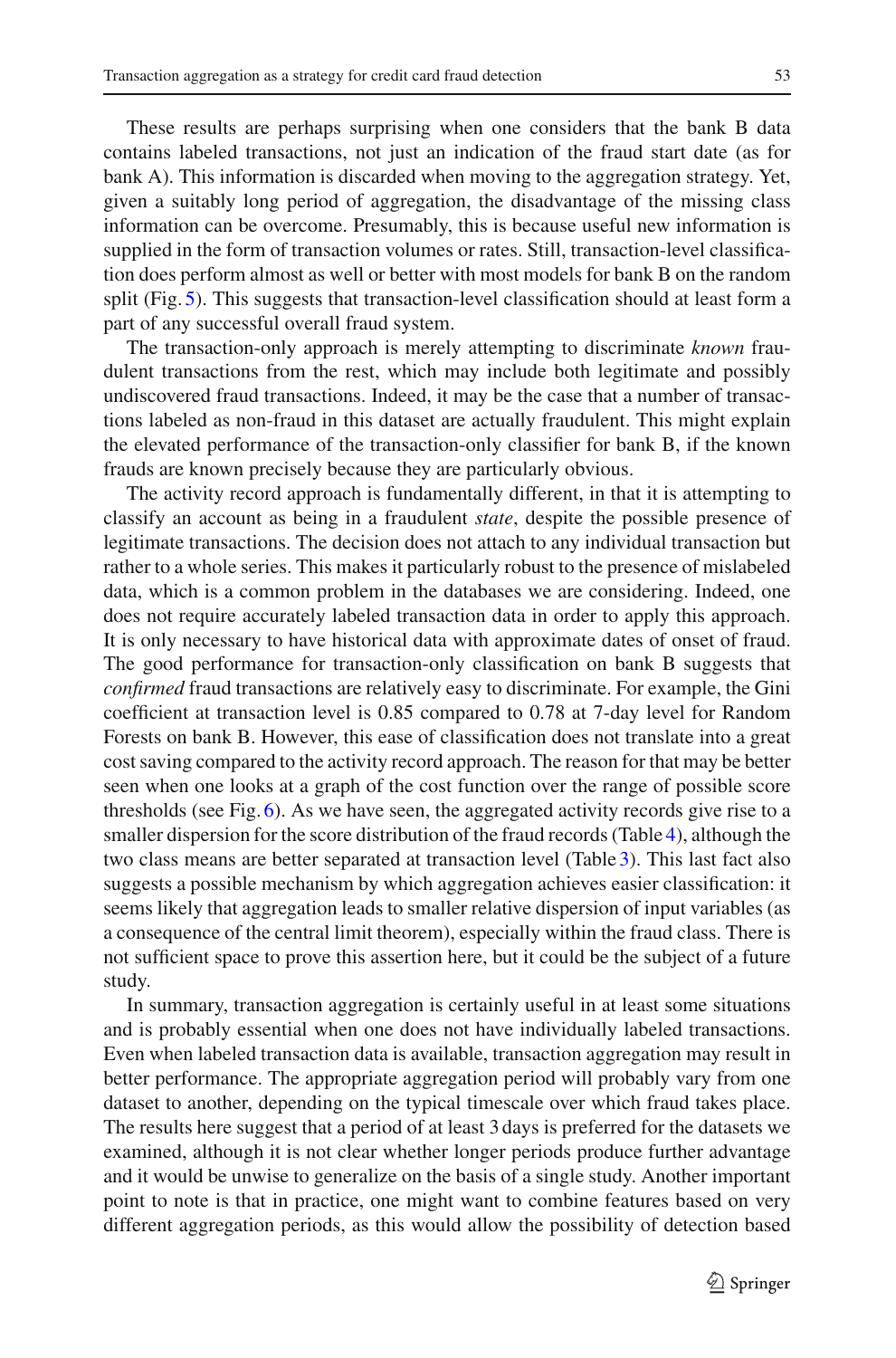on differences in behavior over different periods. In the interests of simplicity, we did not examine this possibility but it would be interesting to devote some future study to this approach.

In practice, classification of aggregated records will be combined, whenever possible, with transaction-level classification and anomaly detection into a complete fraud detection system. One would hope that information could be combined from all 3 subsystems in such a way as to produce much better fraud detection than any single sub-system could achieve on its own. For example, if an anomaly detector produces an alert that behavior for an account has changed, this is much more likely to be due to fraud if a fraud classifier also produces an increased fraud score for that account. A transaction level classifier would lend extra support to this conclusion if it could identify several individual transactions on that account which look fraudulent. Future work will try to address the question of how best to combine the outputs of these three sub-systems.

**Acknowledgements** The work of Piotr Juszczak and David Weston described here was supported by the EPSRC under grant number EP/C532589/1: *ThinkCrime: Statistical and machine learning tools for plastic card and other personal fraud detection*. The work of Chris Whitrow was supported by a grant from the Institute for Mathematical Sciences, Imperial College London. The work of David Hand was partially supported by a Royal Society Wolfson research merit award. We are indebted to our commercial collaborators who prefer to remain anonymous for providing both data and useful insights about the fraud detection problem.

## **References**

- <span id="page-24-14"></span>Adams NM, Hand DJ (1999) Comparing classifiers when the misallocation costs are uncertain. Pattern Recognit 32:1139–1147. doi[:10.1016/S0031-3203\(98\)00154-X](http://dx.doi.org/10.1016/S0031-3203(98)00154-X)
- <span id="page-24-6"></span>Aleskerov E, Freisleben B, Rao B (1997) CARDWATCH: a neural network based database mining system for credit card fraud detection. In: Computational intelligence for financial engineering. Proceedings of the IEEE/IAFE. IEEE, Piscataway, NJ, pp 220–226
- <span id="page-24-13"></span>APACS (2006) Fraud The Facts 2006. Retrieved May 16 2007, [http://www.apacs.org.uk/](http://www.apacs.org.uk/resources_publications/apacs_publications_2.html) [resources\\_publications/apacs\\_publications\\_2.html](http://www.apacs.org.uk/resources_publications/apacs_publications_2.html)
- <span id="page-24-1"></span>Bolton RJ, Hand DJ (2001) Unsupervised profiling methods for fraud detection. In: Conference on credit scoring and credit control, vol 7. Edinburgh
- <span id="page-24-3"></span>Bolton RJ, Hand DJ (2002) Statistical fraud detection: a review. Stat Sci 17:235–249. doi[:10.1214/ss/](http://dx.doi.org/10.1214/ss/1042727940) [1042727940](http://dx.doi.org/10.1214/ss/1042727940)
- <span id="page-24-7"></span>Brause R, Langsdorf T, Hepp M (1999) Neural data mining for credit card fraud detection. In: Proceedings of the 11th IEEE international conference on tools with artificial intelligence, pp 103–106
- <span id="page-24-9"></span>Breiman L (2001) Random forests. Mach Learn 45:5–32. doi[:10.1023/A:1010933404324](http://dx.doi.org/10.1023/A:1010933404324)
- <span id="page-24-12"></span>Breiman L, Friedman JH, Ohlsen RA, Stone CJ (1984) Classification and regression trees. Wadsworth, Belmont, CA
- <span id="page-24-4"></span>Chan PK, Fan W, Prodromidis AL, Stolfo SJ (1999) Distributed data mining in credit card fraud detection. Intell Syst Their Appl IEEE 14:67–74. doi[:10.1109/5254.809570](http://dx.doi.org/10.1109/5254.809570)
- <span id="page-24-8"></span>Cristianini N, Shawe-Taylor J (2000) An introduction to support vector machines. Cambridge University Press, Cambridge, UK
- <span id="page-24-5"></span>Dorronsoro JR, Ginel F, Sanchez C, Santa Cruz C (1997) Neural fraud detection in credit card operations. IEEE Trans Neural Netw 8:827–834. doi[:10.1109/72.595879](http://dx.doi.org/10.1109/72.595879)
- <span id="page-24-11"></span>Duda RO, Hart PE (1973) Pattern classification and scene analysis. Wiley, New York, NY, pp 10–43
- <span id="page-24-2"></span>Fair I (2007) Falcon<sup>TM</sup> Fraud Manager web page. Retrieved June 14, 2007, [http://www.fairisaac.com/fic/](http://www.fairisaac.com/fic/en/product-service/product-index/falcon-fraud-manager/) [en/product-service/product-index/falcon-fraud-manager/](http://www.fairisaac.com/fic/en/product-service/product-index/falcon-fraud-manager/)
- <span id="page-24-0"></span>Fawcett T, Provost F (1997) Adaptive fraud detection. Data Min Knowl Discov 1(3):291–316

<span id="page-24-10"></span>Friedman JH (1989) Regularized discriminant analysis. J Am Stat Assoc 84:165–175. doi[:10.2307/2289860](http://dx.doi.org/10.2307/2289860)